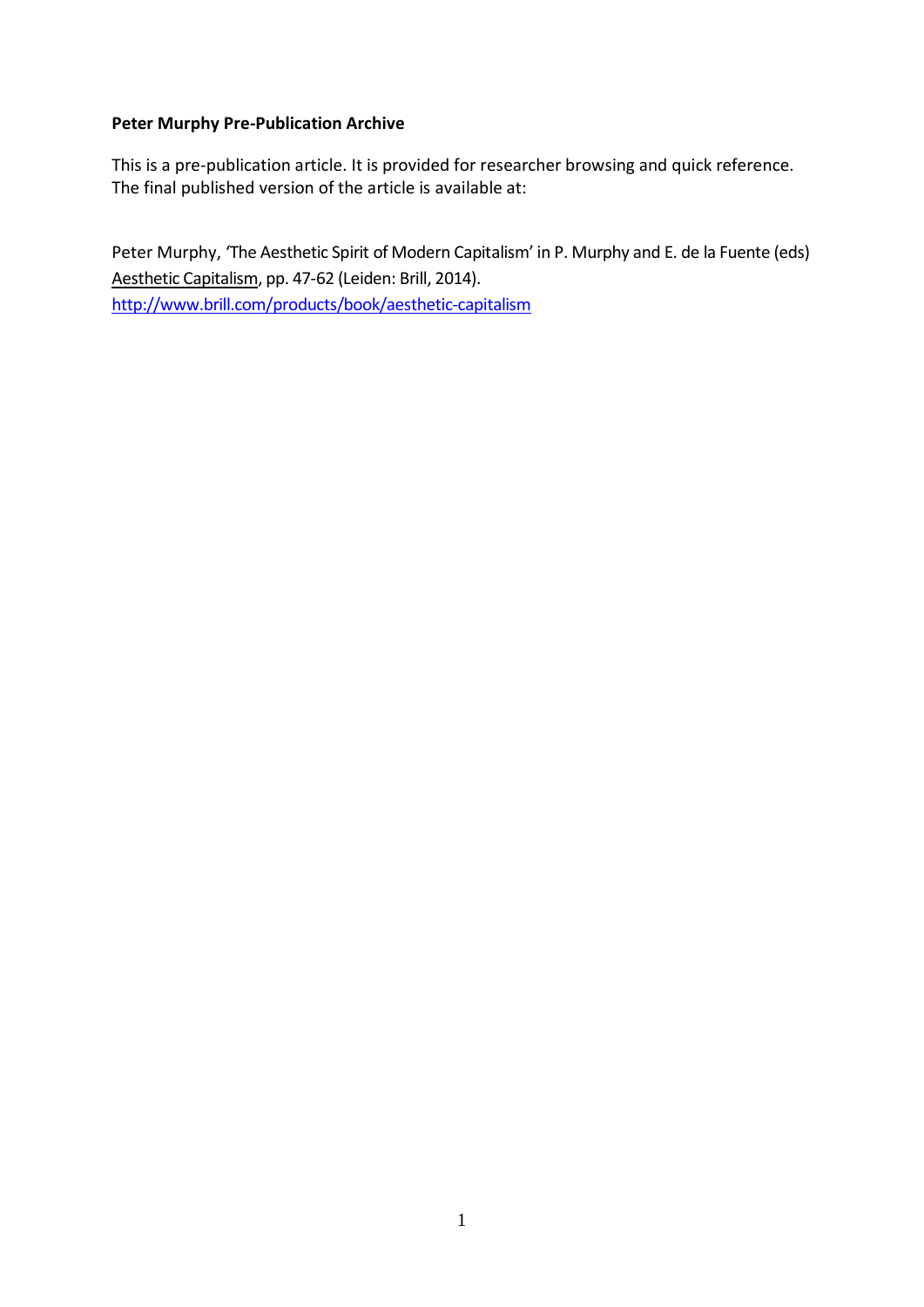## Chapter Three

## **The Aesthetic Spirit of Modern Capitalism**

Peter Murphy

From approximately 1770 to 1970, in a series of industrial revolutions, human standards of living were utterly transformed by the ingenious application of the arts and the sciences. The University of Illinois economist Deidre McCloskey put it this way: Two centuries ago the world's economy stood at the present level of Bangladesh.<sup>1</sup> In 1800 (in our dollar terms) the average human being lived on \$3 a day; a person in contemporary France or Japan lives on \$100 a day. In Norway, the average person earns forty-five times more than their predecessor did in 1800, a remarkable \$145 a day. China today has managed to reach an average of \$13 a day. That is four times the 1800 level and that number is rising rapidly. Only 1.1 billion of the world's 6.7 billion people still live on \$3 a day. If anything is progress, then that is progress.

But what made this possible? It was not any of the usual suspects. It was not education, nor was it trade. It was not knowledge capitalism, or merchant capitalism, or even industrial capitalism, even if the mix of capitalism and technology, and capitalism and science, and the global reach of capitalist commerce were each part of the story. This though is a story that also includes parliamentary democracy and skyscraper cities and the wide-spread diffusion of pharmaceuticals and the rise of the automobile, and much else besides. One might call it all 'modernity'. Yet already by the seventeenth century some Europeans are living in distinctly 'modern' societies and yet still in 1800 the gap between the world's richest and poorest societies was a modest ratio of 2:1, whereas today it is a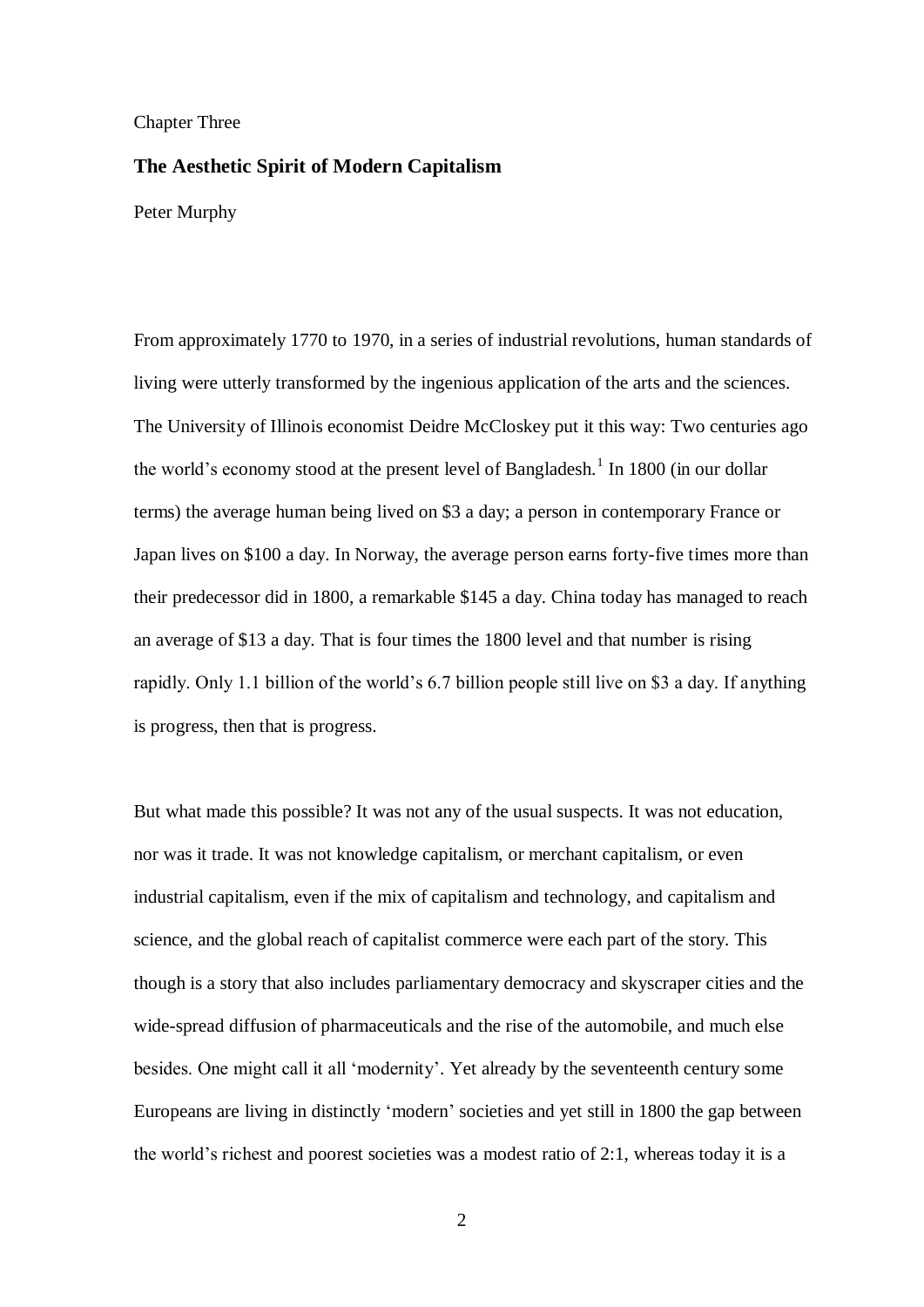jaw-dropping 60:1, and this gap widens every day. So modernity, commerce, democracy, technology, and so on, by themselves do not explain the economic miracle of the past two hundred years. What then does?

McCloskey says that the important difference is 'innovation', or rather the pace and scale of innovation of the past two centuries. To an extent, I agree. It was the institutionalisation of invention—aka innovation—that made the difference. Innovations ranging from automobiles to elections, constitutional states to antibiotics re-shaped human existence. That said, I also have reservations about the word 'innovation'. Innovation comes from the root Latin word 'novus' meaning *new*. The same root gives us novel, novelty, novice, renovate, and so on. There is much that is new in the past two centuries. Yet the quality of 'being new' does not explain the last two centuries. It was already well observed by the time of the eighteenth century that the work of innovation—of improvement—often leads not to development but to disaster. It is not always the case but sometimes, and oftentimes, we are worse-off because of improvement. The world is littered with reforms that, when applied, are retrograde. Movement forward sometimes leads us backwards. The rhetoric of betterment oftentimes in practice leaves us worse off. So we cannot say that modern capitalism's great economic leap forward is explained by 'the new'. Novelty was not a winning power. Rather it was capacity to have that which is new endure. The new that is old is the key. This is the *novus ordo seclorum*—the paradoxical 'new order of the ages'—that turns innovation and improvement into a lasting achievement. How is such a thing possible?

The American Founders used the 'new order of the ages' as their constitutional motto on the Great Seal of the United States. The motto merges the beginning and the lasting. It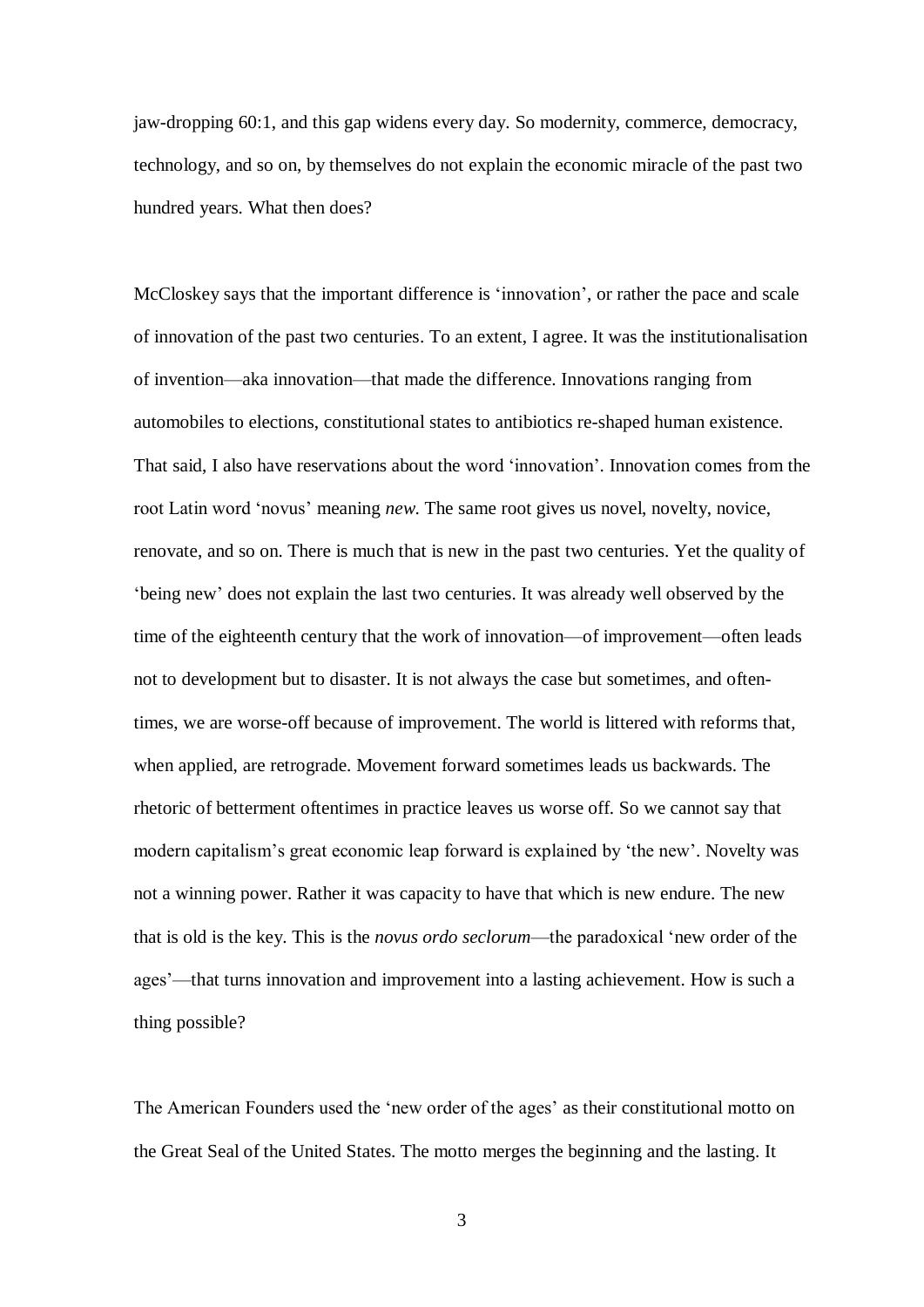unites initiative and permanence, transience and durability. The capacity to do this is much more important than innovation on its own. What impresses human beings—and what contributes to the well-being of humankind—are innovations that last. The industrial machine first appeared in the late eighteenth and early nineteenth century. It is just as important today as it was at the moment when it was first created. We still live in a machine world. The machine in its many guises is essential to why we have a standard of living of \$145 a day and not just \$3 a day, and why now only a sixth of the world lives on \$3 a day. To have gotten to such a point, a good fraction of humanity has had to have had the experience of making transience and durability one. This is not an easy thing to do. It is not an easy thing even to think. It is not easy because such ineffable merging is a shorthand for creation—and creation is difficult to either achieve or conceive.

To innovate in a way that the new becomes the old is to create, and not just innovate. So when Deidre McCloskey says that the key to understanding the miracle of modern capitalism is 'innovation', whilst nodding cautious assent I think we also have to say that the miracle of innovation is due to the power of creation. Innovation works when it is not simply the new, the different, the latest, or the contemporary but when it translates each and all of these qualities seamlessly into the old, the deep-rooted, the long-standing, the established and the proven. That is the work of creation, and creation is the work of paradox. Let me explain this with an example that is unambiguously agreed by all to be an act of creation. This is the science of Einstein. What Einstein did (in essence) was to merge the electromagnetic theory of Maxwell with the mechanics of Newton. $2$  These theories seemingly had no relation. To contemporaries of the time they were different paths of science. Einstein combined them. He didn't simply produce something new, though he did that. What is crucial though is that newness is not a rare quality. It is easy to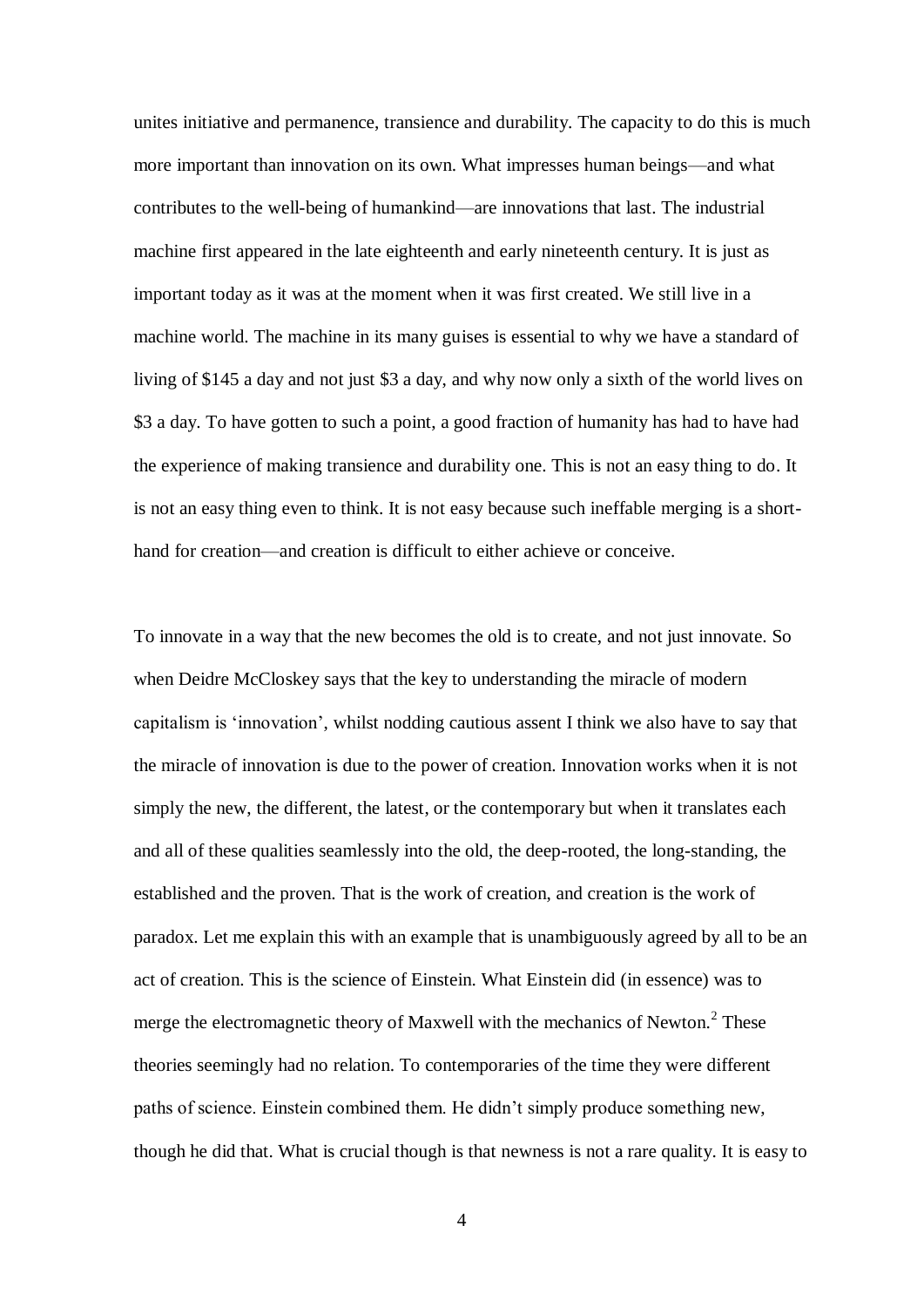produce novelty if we wish. What is difficult to do is to produce novelty worthy of repetition. To do that one must replicate the enigmatic-paradoxical structure of creation captured in the new-old initiative-endurance dyad-turned-singularity. In the admirable words of Dean Keith Simonton, *innovation depends on the ability to see relationships between hitherto unconnected ideas or methods and then to fuse them into a new synthesis*. <sup>3</sup> When that uncanny synthesis happens, we have more than novelty.

The capitalism of the last two centuries has been successful in an unprecedented ways because (somehow) it mastered the 'logic of creation'. This is no mean feat. This is especially remarkable considering that the 'logic of creation' is not procedural yet so much of the social institutions of the world in the past two hundred, and most especially in the past century, have become suffused with procedural rationality. Creation is not legalrational in structure. It is not methodical. It is not the 'logic' of process, policy or procedure. In fact, it is not 'logical' at all. It is *ana*logical. Or to put it another way: it is *para*doxical. It is the non-logical 'logic' of the imagination. How capitalism—of all possible social forms—managed to absorb the 'absurd' (but powerful) 'logic' of the imagination is an incredible story, and one that we still understand little about. The short of it is that modern capitalism of the past two centuries has proved astonishingly successful in a material sense because it absorbed into its core the non-material spirit of paradox and analogy. This is the same analogical spirit that lies at the heart of successful art works. Modern capitalism succeeded because it absorbed a certain 'poetic' capacity. I mean 'poetical' in the same sense that Shakespeare is 'poetical'. This denotes the capacity to generate metaphors and paradoxes. The simple, stunning nub of things is that the more metaphors and paradoxes that the social system of modern capitalism generates, the more wealth it generates. How is this so?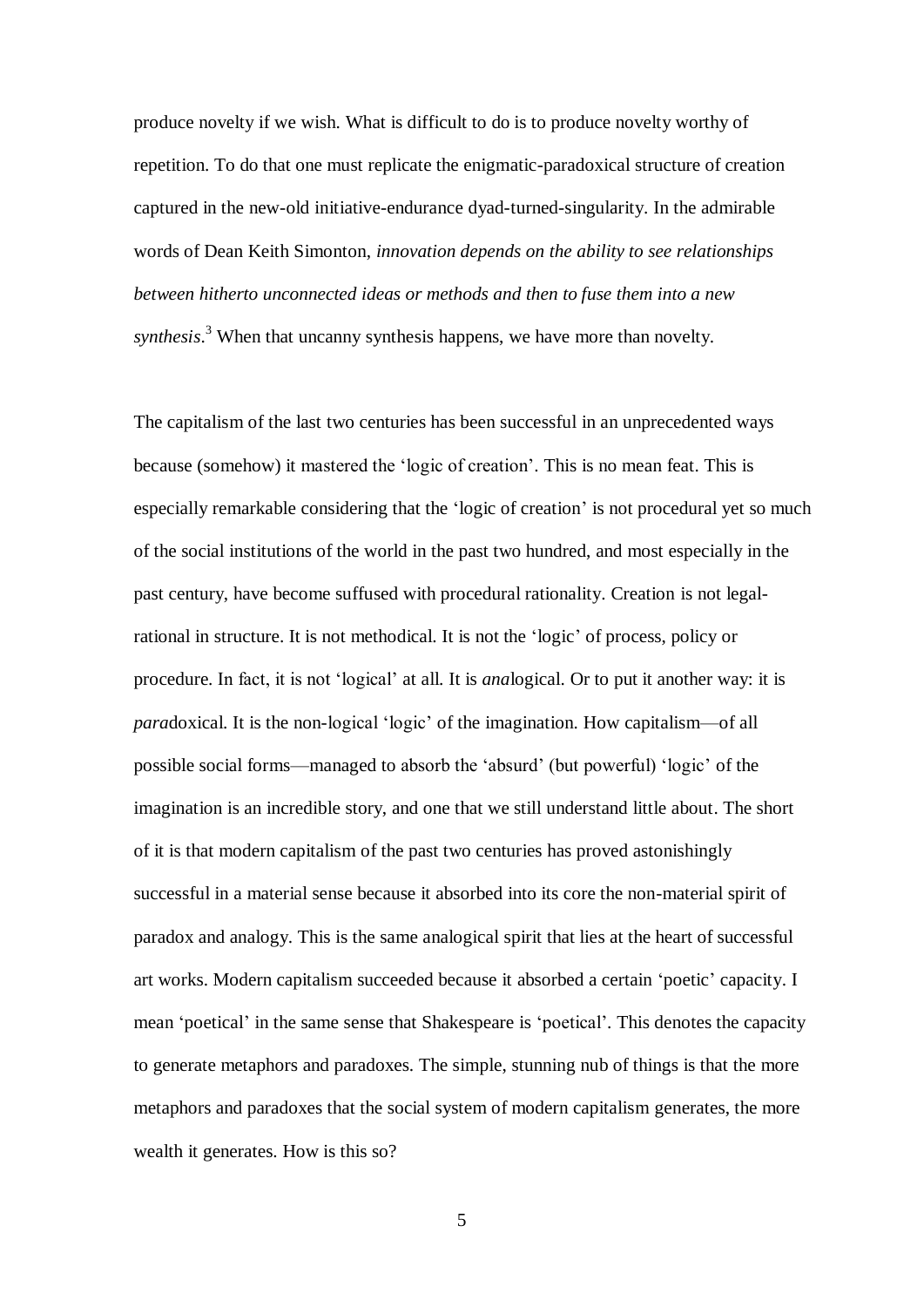The answer to this question begins with art. Art is an act of creation. The word 'art' is derived from the Latin 'ars'. 'Ars' signifies the act of putting together, joining and fitting. Aristotle observed that the business of every art is to bring something into existence. It manages this work of objectivation by the act of putting together, joining and fitting what (otherwise) is separated and in reality often markedly and even radically separated. Pablo Picasso and Albert Einstein both thought about time as a kind of space and space as a kind of time. In doing that, they put together what before them was usually thought to stand in opposition. They engaged thereby in the act of creation. One did it as an artist, the other as a scientist. Both did it as creators. Both created works of significance for the world. The creator joins together what stands in opposition.

Wealthy societies are prodigious producers of art. Whether it is ancient Athens or Rome, Renaissance Italy or twentieth-century America, Elizabethan London or fin-de-siècle Vienna—wealthy societies have been the principal producers of art works. Yet wealth is not the cause of art, or at least not its principal cause. Wealth provides the social time needed for the execution of artworks and the means for their accumulation, distribution and display. Yet even if wealth is a requisite means to the ends of art, this does not explain the artistic drive to create or objectivate—to 'bring something into existence'. Wealth is not the direct cause of creation. It often provides the circumstances or setting for the act of creation—the backdrop—but not its motive-power. Despite its reputation, wealth has weak casual power. It is more often an effect than it is a cause. Art is the obverse of this. This is because it is a model for 'bringing things into being'. Art is productive. More than this, it is a model of production and objectivation. It shows us and inspires us to bring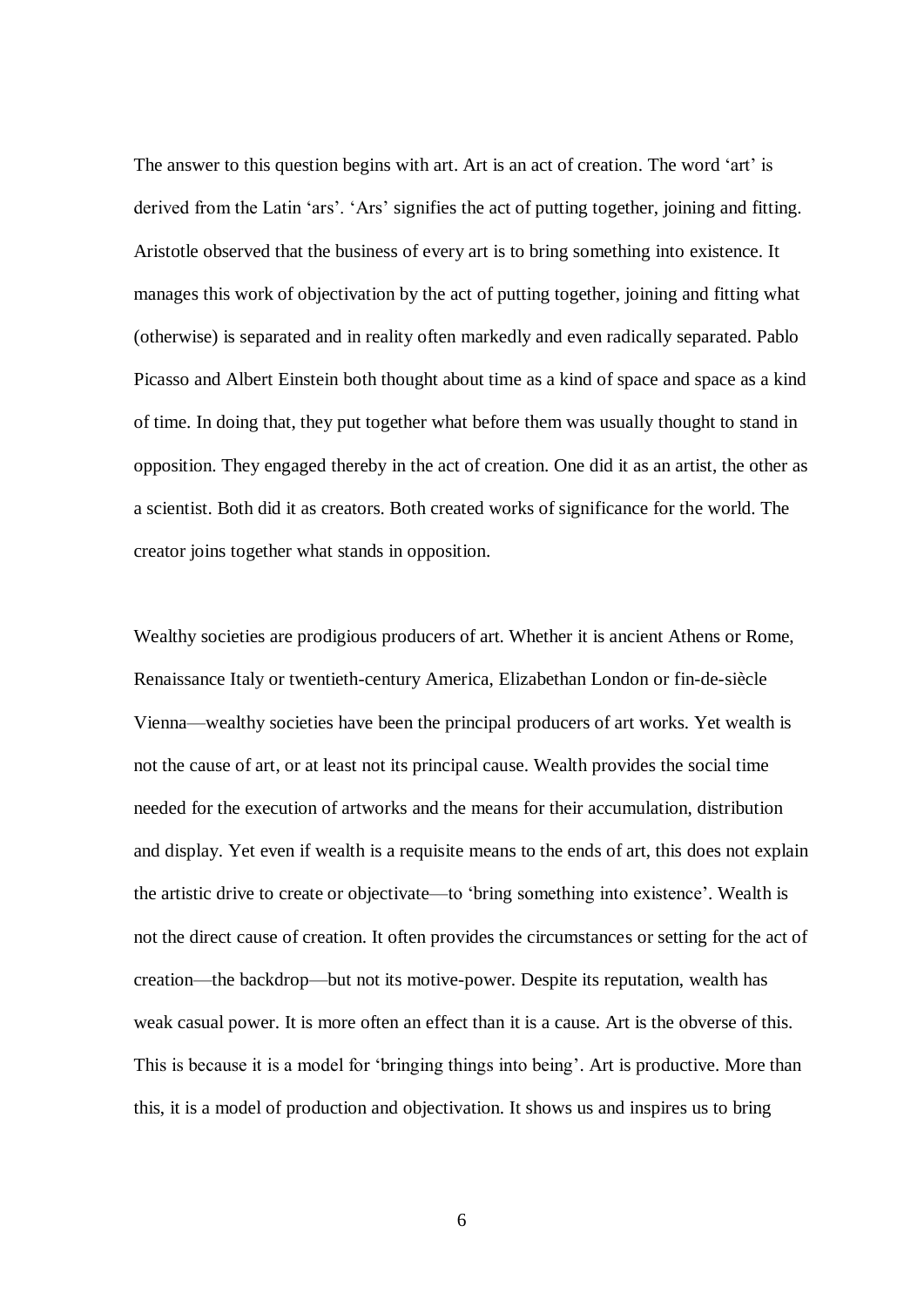objects into being and fashion worlds. Art produces, creates and objectivates by transforming materials, ultimately energy, according to form, pattern and shape.

The greater part of the power of art is its power of tacit design, its intuitive shaping of things, words, tones, pigments, stones. Art's productivity is mystical. It is mostly mute and un-discursive about what it does. Art is often at its worst when it talks a lot about what it does. Conversely the act of creation is difficult to describe or explain. It acts through imaginative patterns that elude explanation even if in the end they can be explained. From the practice of art, societies learn how to silently, tacitly, aesthetically compose, order, and organize themselves. Art is the mysticism of the social order and art is the animating power of wealthy societies because of this productive mysticism. The social impact of the productive, shaping, forming impetus of art is remarkable. Viewed from a causal standpoint, it is not wealth that produces art but rather art that produces wealth. That is why wealthy societies are commonly 'artistic'. Far beyond all of the patrons, endowments, and museums, wealthy societies are enchanted by art because art teaches such societies how to be productive. Yet this is a difficult lesson to learn—and naturally, what can be learnt, can also be unlearnt.

Many kinds of wealth have existed in human history. But nothing compares with the scale of wealth of modern capitalism of the last two centuries. This capitalism, prodigious as it has been, doesn't really have a proper name, at least one that adequately distinguishes it from the various capitalisms that came before it. Modern capitalist societies since 1820, when English industrial capitalism entered into full flight, have generated historically unprecedented levels of wealth. The difference in scale is not relative but absolute. Modern capitalism produces such prodigious wealth in no small part because it coupled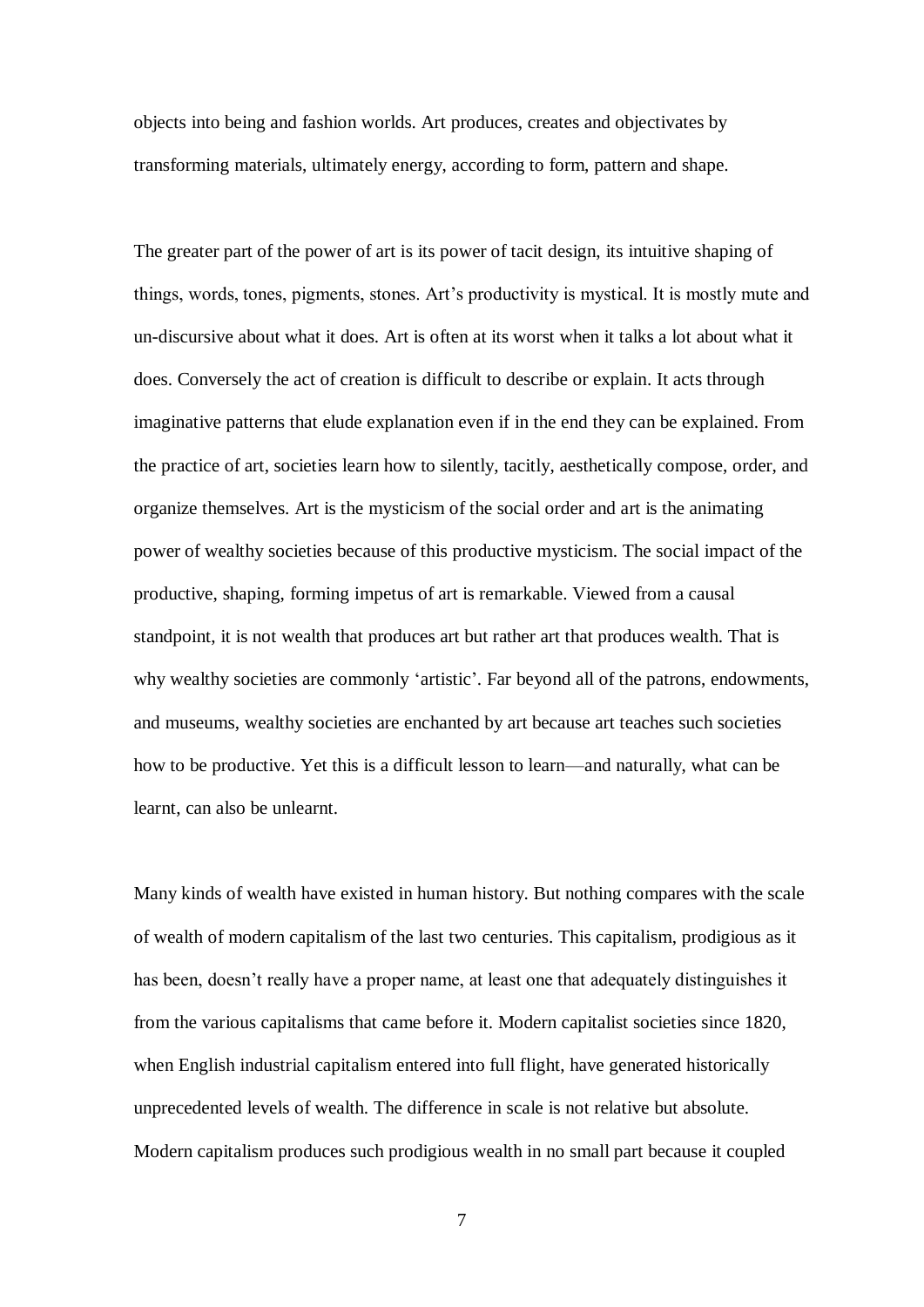itself with the advancement of the arts and sciences. But here caution is required. When we think of the arts and the sciences we are liable to think of knowledge. Modern capitalism is an aesthetic mode of production but this aesthetic mode of production is not a knowledge economy. It is not knowledge writ large. The arts and sciences do generate knowledge but their productive core is not knowledge, and it cannot be reduced to knowledge. Knowledge is an effect not a cause. When effect is substituted for cause, the power of the arts and the sciences visibly decays. Knowledge economies are an expression of a decadent, not an ebullient, capitalism.

What explains the unparalleled wealth of capitalism of the past two centuries is not just a change in the economics of the world. It is not just that capitalism allied itself with art and science. For on the other side of the ledger we have seen just as an important change in the character of art. At the heart of things what we have seen is the *transformation of art into aesthetics*—and the *aesthetic stimulation of economics*.

Aesthetics is a universal condition. Self, society and nature—each one of these has an aesthetic core. Everything that we recognize, everything that has meaning, everything that we can usefully interact with has form, shape and pattern. This includes nature and the cosmos. Thus science also has an aesthetic core. Great mathematics, engineering, and technology constantly pay homage to beauty. Nature is built on symmetry, symmetrybreaks, clustering, pairing, scaling, morphogenesis, tripartite structures and many other qualities familiar to us from aesthetics. Creation is the act in which features emerge from featureless nothing, be it the blank sheet, the social desert, or the cosmologist's void. Aesthetic qualities of form, pattern and shape are the media of creation. At the other end of the spectrum of significance, human beings are saved from the torture of boredom by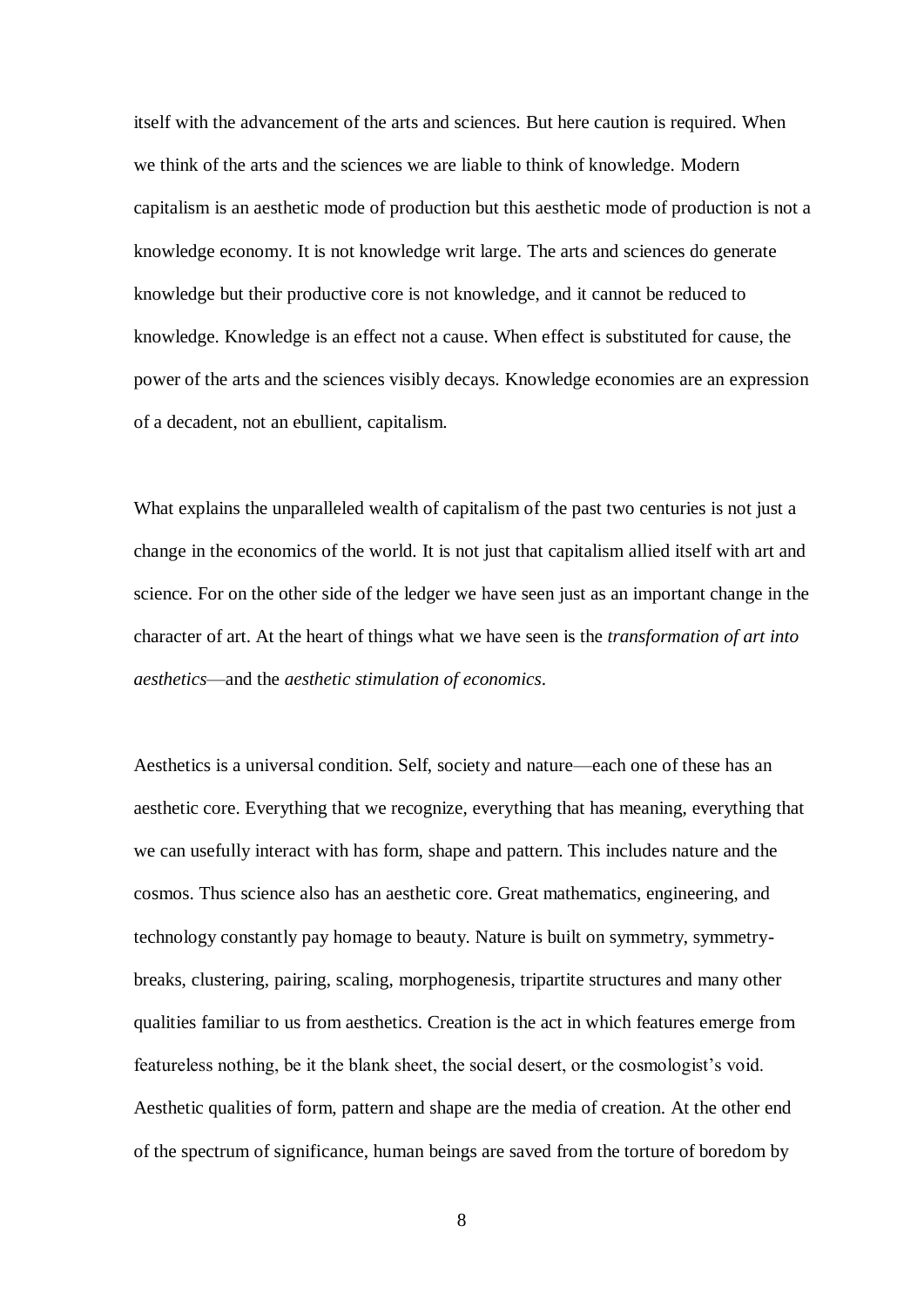aesthetic distinctions. Contrasts and symmetries grace all creation. Whether it is the sublime evocations of the cosmos and our puny place in it, or the mundane matters of profane utility, the aesthetic media of form, pattern and shape play their role. Art and science tap into these. Modern capitalism taps into art and science. Digital mobile technologies that our contemporaries delight in are underpinned by kinetic, tactile, visual and auditory aesthetics. The time of mobile technologies will pass as does the time of all technologies but the underlying aesthetic qualities will endure as they always do.

Two intertwined transformations of great significance occurred in the last two hundred years. One was the discovery by economics of art. The second was the transformation of art into aesthetics. The former discovery was accompanied by a paradoxical insight, *viz*. that the power of aesthetics is economic. Whether it is the Shakers' furniture paying homage to God, or John Adam's glorious repeating oscillating string work *Shaker Loops* (1978), or the puritan minimalism of Modernist industrial design, unadorned, sheer and sleek, or the direct immediate language of advertising and Hemingway, shorn of baroque tangents—all is economic. Economy is a type of abstraction. Abstraction is the act of taking away. Modern capitalism is built on the art of abstraction. Abstraction unlocks the power of design. It harnesses its spirit. In doing so, it unlocks the power of aesthetic economy. Firms, organizations and markets rationalize. Less is more—as the great architect Mies van der Rohe put it. If the energy consumption of machines was not hundreds of times more efficient than it was in James Watts' time, then capitalism would be the extinct species many had expected it to become.

A second, allied, shift occurred in the past two centuries. This was the transformation of art into aesthetics. This modulation was already hinted at by the philosopher Søren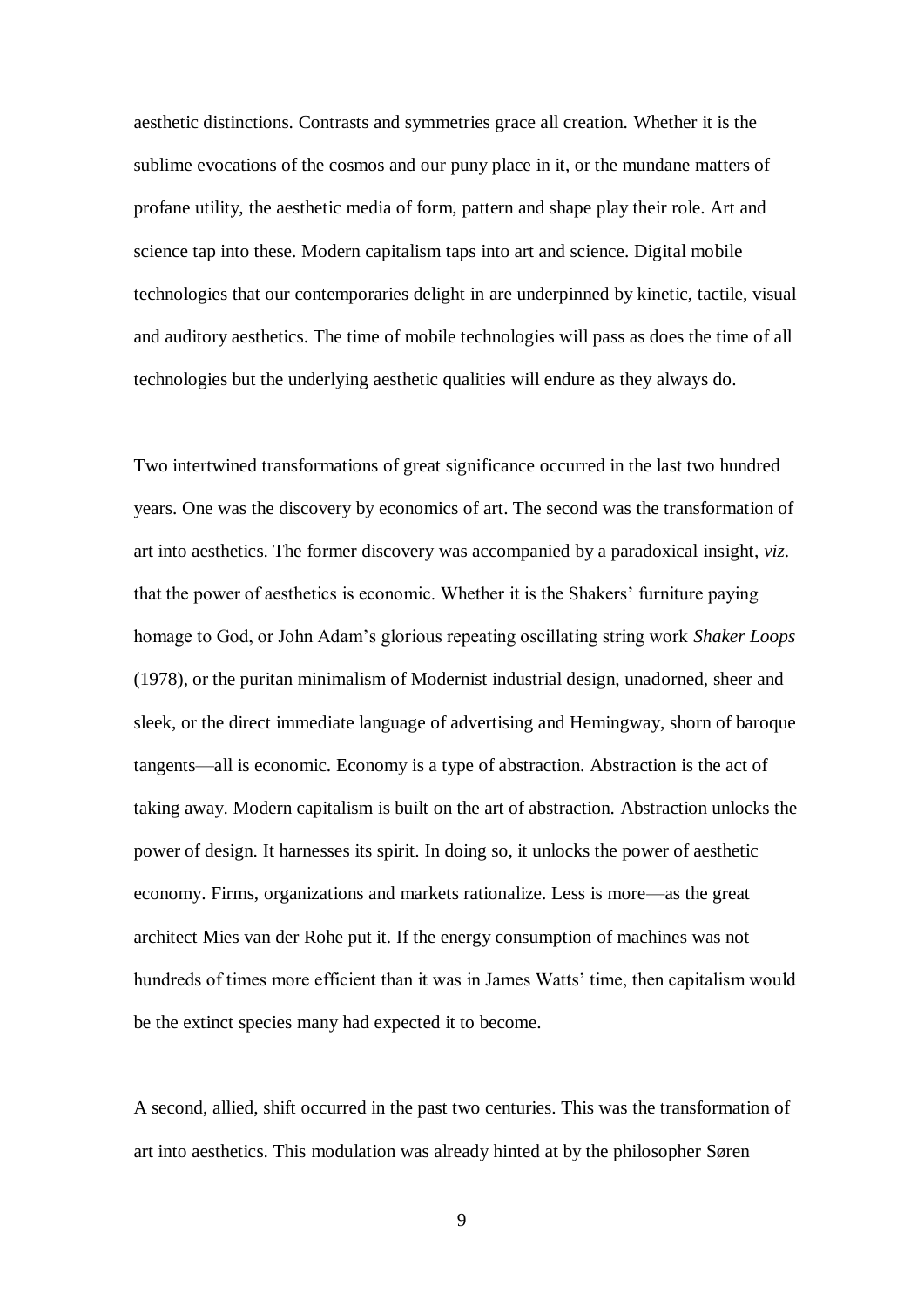Kierkegaard in the 1840s although he could only allude to what was to come. The time between 1820 and 1960 was dominated by capital-A art. The era from the Romantics to the Abstract Expressionists was one of the great periods of art in human history. The period since that—the era of post-modernism, global art, and media art—has been outstandingly mediocre.<sup>4</sup> Take any representative sample of name artists from the gallery system from any decade since 1960. Test if they are still 'names' twenty-five years later. Most are not. Little post-1960 art has proved durable. Most is uninspired and much of it is execrable. Not to worry, for the mediocrity of post-1960 capital-A art allowed a more modest aesthetics to replace many of the functions of capital-A art and to add to those functions as well—and to do so in an increasingly overt alliance with economic and industrial institutions. It is the alliance of aesthetics and economics, design and industry, beauty and society that sets apart the capitalism of the last two centuries. It was achieved by the gradual permeation of art into everyday life in a way that has no precedence before the beginning of the nineteenth century. The rise of commercial art was one of the first explicit signs this was going on. The centrality of design in product engineering, the growing aesthetic content of products, the increasing visualisation (and now kineticvisualisation) of marketing and the corresponding decline of the marketing message have all been hints of a deeper, larger underlying transformation of modern capitalism. This form of capitalism still lacks a proper name but it has a strong aesthetic inward spirit and it is accompanied increasingly by the transformation of the historic transcendental form of capital-A art into a widely-diffuse immanent form of social aesthetics.

Let me give one simple example of this transition from the 1960s: the case of the art movement-milieu-climate Fluxus, which distanced itself from the gallery system and from the formal institutions of the art market and stressed a do-it-yourself (DIY) approach to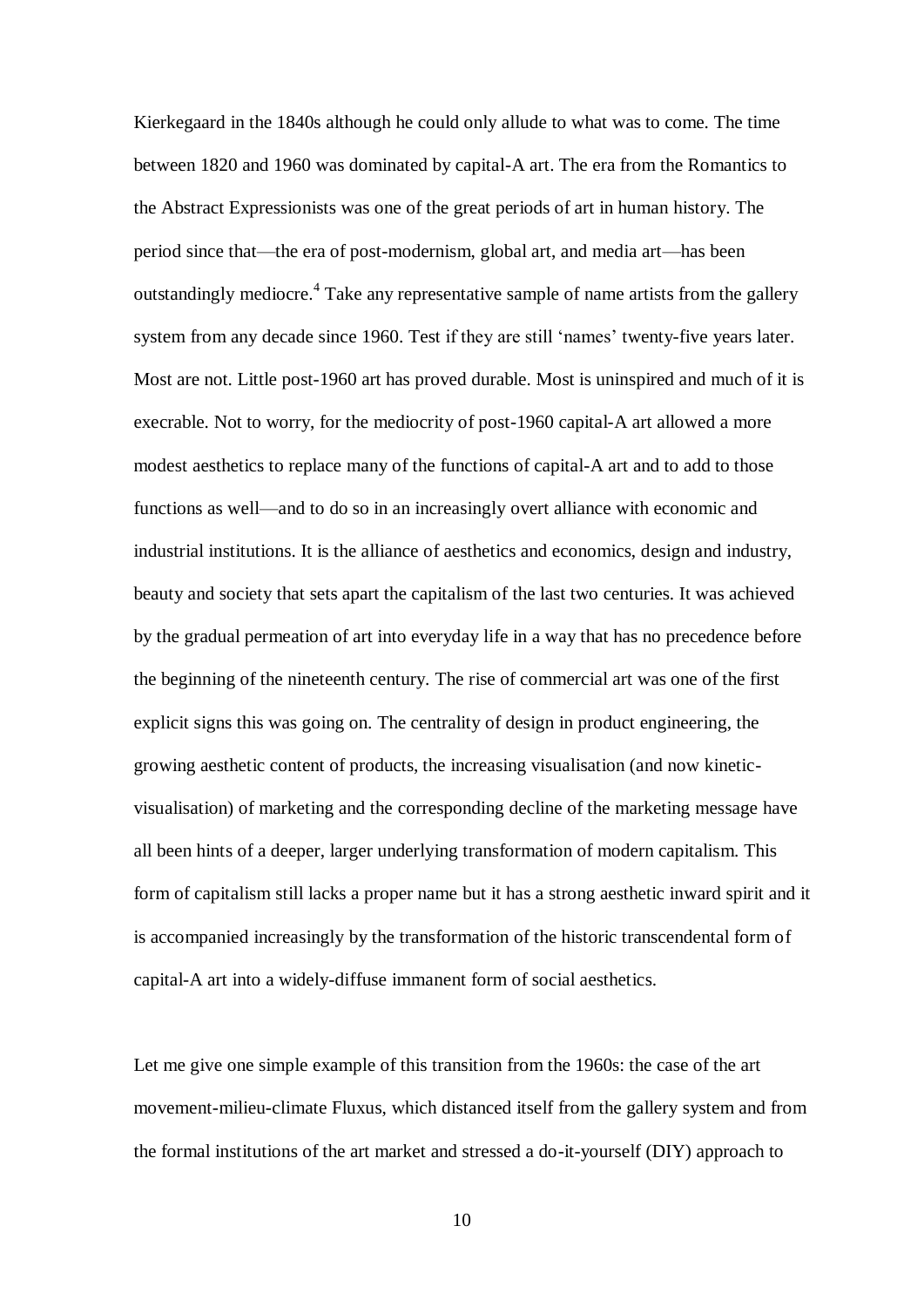art.<sup>5</sup> It emphasised having a day job, inserting art into everyday life, and the aesthetic make-over of everyday existence. Small formats, cheap materials, and a concentration on the familiar, the ordinary, and the low were all part of this attitude. This was symptomatic of a greater shift taking place. From 1830 to 1960 the capital-A system of Art prevailed. It was dominated by the institutions of the gallery, the art market, and the art critic. Capital-A art was divided and sub-divided into strict art disciplines: painting, sculpture, music, architecture, and so on. Each in its turn was separated from text and rhetoric. Each discipline was governed by a philosophy of purism and autonomy. Each domain jealously guarded its turf. Turf wars were common, much like trade union demarcation disputes. The world of the university replicated this. Studio arts produced studio practitioners who dreamt of gallery exhibitions even if few of them ever achieved that.

Fluxus in a variety of ways took issue with all of the above. Whether it was the symptom of a change or an agent of that change, or both, one can debate. Nevertheless a great, quiet, almost invisible, subterranean transformation nonetheless took place in the fifty years between 1960 and 2010. One can see the effects of this in the institution of the university. Discipline-based and studio art programs declined and in many cases died during this period while the focus moved to trans-disciplinary computer-lab-based arts. The emphasis of Fluxus on inter-medial art—on the fusion of mediums—also validated the strong tendency of multi-media lab-based programs to edge out discipline-based studio programs in the post-modern era. Even more important than this was the way that capital-A Art on many fronts began to evolve into Aesthetics. Art in the guise of aesthetics moved out of the capital-A Art institutions into larger and broader social, industrial and civic contexts. One of the earliest examples of this was twentieth-century advertising but by the turn of the twenty-first century we had begun to see it everywhere.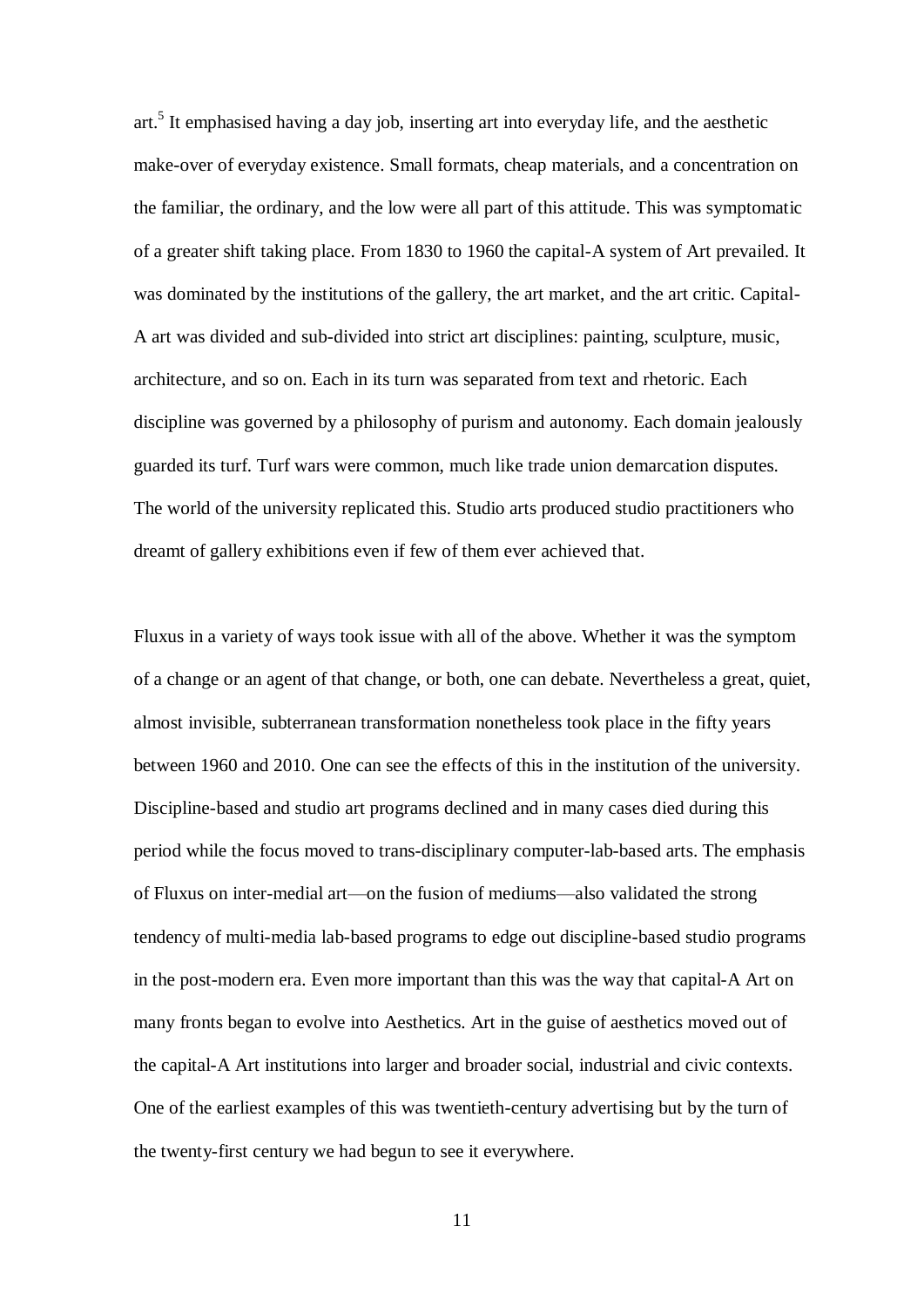Where does look for contemporary art today? One does not look for it in the gallery system. Contemporary galleries mostly show mediocrities and short-lived art sensations. There are the odd exceptions but in the main you will not find classic great artworks in contemporary galleries. Interesting art-like-phenomena rather are to be found in the Fluxus domain of the everyday. They are to be found in cities, offices, culture industries, suburbs and homes. There are historic precedents for this: the American City Beautiful movement, the English Arts-and-Crafts movement, and the modernist Bauhaus movement among them. Each of these had their share of ridiculous art pretensions. But each in their own way anticipated pervasive social aesthetic qualities. I compare today with the days of my childhood and I think about how much is spent now (by almost everyone in OECD countries) on the aesthetic embellishment of their houses and gardens. Take the beautification of the humble bathroom, which in my life-time alone has gone from a functional to a design space, and is (I suspect) now a place of solace, enchantment and contemplation for practically everyone, certainly in my own home country of Australia.

The efflorescence of an everyday 'art' world subtly changed everyone's lives in advanced economies even if the denizens of those societies rarely paid particular attention to the large-scale fusion of art and economics and the translation of art into aesthetics that was quietly happening around them. The most interesting social changes are often the ones that we don't pay attention to until after the fact and that draw us in without beating us over the head with their self-declared virtues. I am reminded again of Fluxus in the 1960s. One of its admirable characteristics was that it was an entity of in-direction. This sat very well with the Zen thread of Buddhism that subtly influenced some of its key tenets, and in all of this it owed something to the composer John Cage. Quite a number of Fluxus' early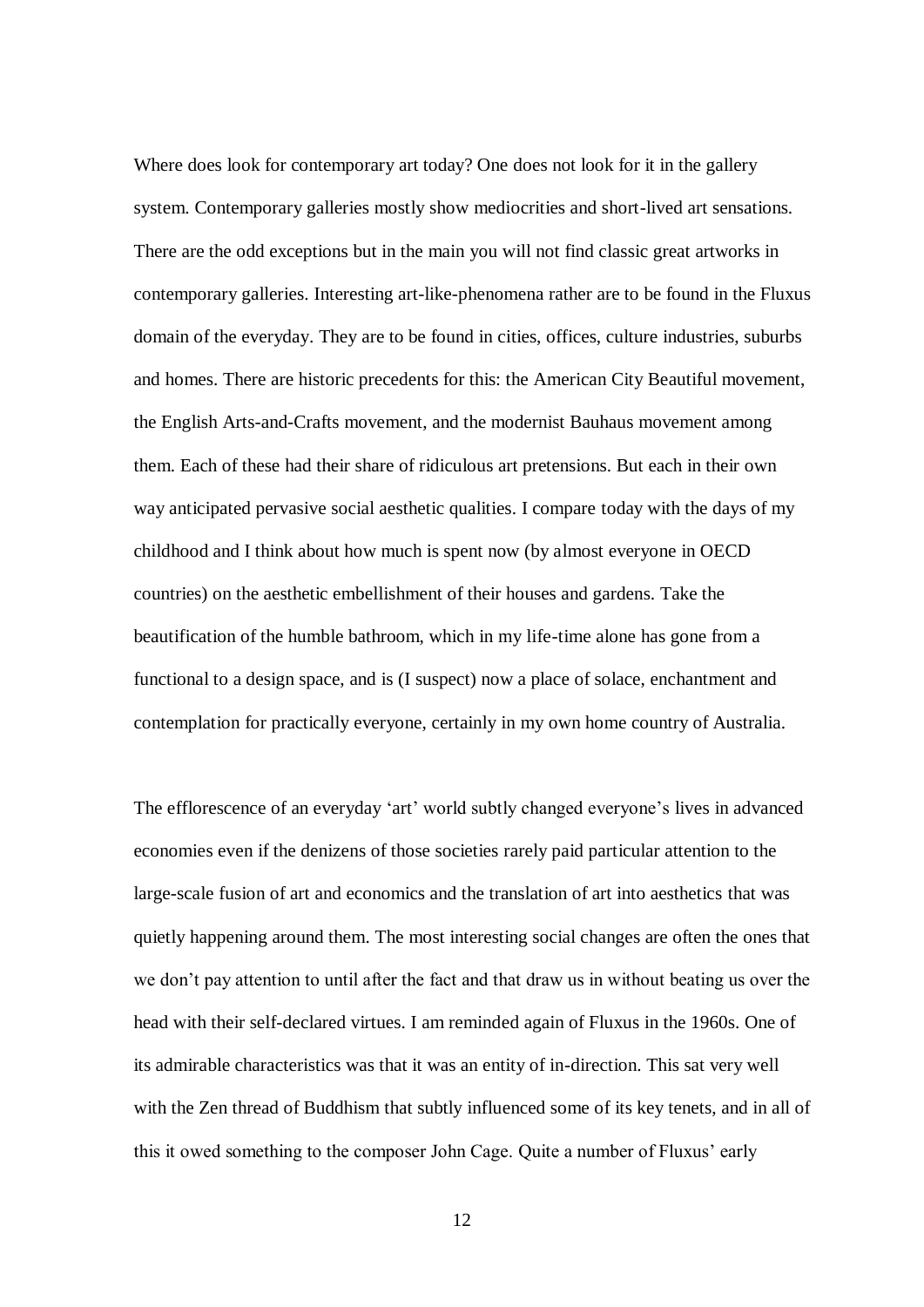members sat in on classes with Cage at the New School for Social Research in New York City in the 1950s. While Cage was a composer, in the things that really matter he was principally a philosopher of art or really a philosopher of an enigmatic Zen-like invertedart. Cage wanted to get rid of capital-A art. This was not because he was yet another annoying member of the capital-A arts avant-garde indulging in self-lacerating irony. This was not even because Cage was a precursor of 1960s Conceptual Art. Rather Cage had the quite plausible intuition that the days of capital-A art that had passed down from Greek antiquity through the medieval Church to the Modernists were ending. These days did end, and by the way this was a great loss. I lived through the ending. I saw it for myself. I saw a visceral draining of energy from the capital-A Arts through the 1970s to today. The last forty years have produced few great art works in the classic sense. But this period though did produce something else. So the loss has not been without gain.

While John Cage was not a great composer, he had an interesting attitude. He recognized that capital-A art was having difficulty with its historic mission. That mission was to produce either Beauty or Truth. Sometime in the twentieth century it stopped doing this. Philosophers explained this by saying that this was 'the end of metaphysics'. If you look at some of the attitudes that were wide-spread in the twentieth century, there is little doubt that the True and the Beautiful, and their companion, the Good were in strife.<sup>6</sup> A background stance of relativism spread through twentieth-century societies. An anxiety about judging anything to be true, beautiful or good proliferated. High-art paid a price for this. Pretension, ugliness, and a fascination with tyrants followed. Cage tried to find a way around this. He replaced Beauty with Experiment. Experiment had characterized American arts and science since the eighteenth century, not least of all Cage's great predecessor the composer Charles Ives. In lesser hands, though, experiment usually ended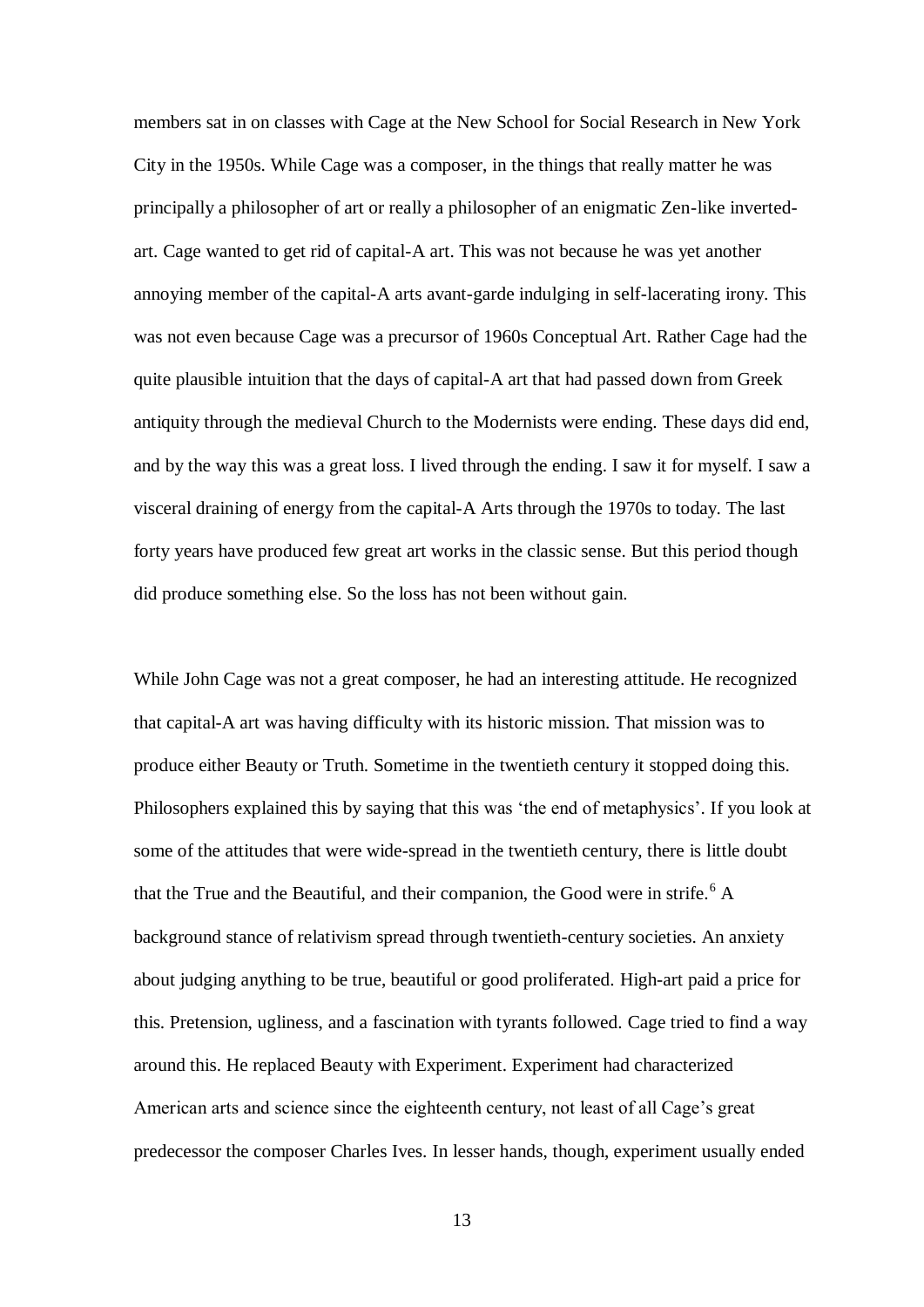in pretension. The painful posturing of most experimental artists leaves experiment as an unconvincing metaphysical substitute. Cage was more successful when he replaced Truth with Paradox. This was something Cage learnt from Zen Buddhism but also from a mainstream American philosophical tradition that had passed down from Ralph Waldo Emerson.

Cage's students in Fluxus did something similar. They replaced Truth with teasing Paradox and Humour. They also replaced Beauty. But in their case they replaced Beauty not only with Experiment but also with something that might be called the decorous spirit of the Everyday. They could do this because they had begun tacitly, perhaps unconsciously, to replace Art with Aesthetics. This was the notion that artistic forms and techniques belonged in and amongst the everyday, much like say the attitude of the American Shakers and their exquisite furniture. The good, the true and the beautiful, along with the divine, belonged in and among worldly everyday artefacts—in and among our packaging and our wrapping, our posters and our boxes. In the same spirit, what happened to capital-A art after 1960 is that it turned into Ikea. *Do not laugh*, because what happened was quite amazing. In a very practical way, art began to move out of galleries into the world of industries, homes and cities. While the last forty years of capital-A art has been very ordinary to say the least, the everyday world of homes, industries and cities has been aestheticized in a way inconceivable to any previous century. The everyday was touched by the transcendental in an immanent manner. The sacred invaded the profane. That is where the real action has been.

Fluxus was an art movement that pointed in an aesthetic direction. It said *use simple materials*. It said: *leave the gallery system*. Don't be concerned about art markets. Don't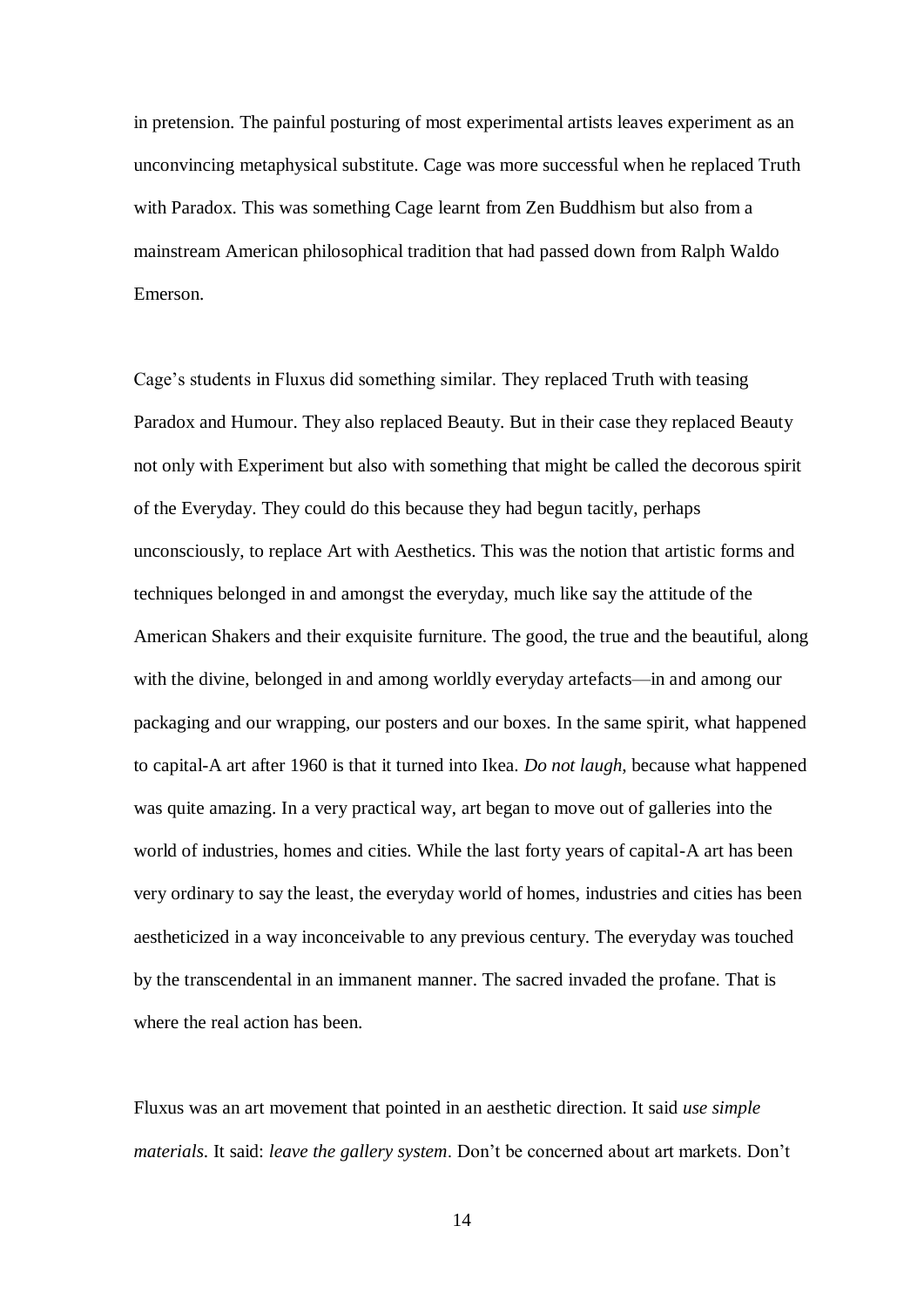be afraid to get a regular job. Don't rely on grants, *do it yourself*. And that is what the world did. The art-inclined did find jobs in business and industry and organizations that thought that design values and thoughtful proportions and simple lines and ingenuous patterns were a good thing. What the world started to grasp in a vaguely explicit way was that art and economy had much in common. What hitherto had been set apart was married together in this moment. That art was economics and economics was art was a paradox. But paradoxes, as Emerson and the Zen masters understood, are deeper truths for worlds, like our own, that struggle greatly with any kind of truth, and are the worse for it. The cultural condition of the modern capitalism of the last two centuries is a paradoxical one. It is paradoxical in the same sense that Mies van der Rohe's aesthetic of 'less is more' is a paradox. Paradox permeates the interesting bits of art and capitalism. It is the ambidexterity of these paradoxes that is the source of the power of art's aesthetics and capitalism's economies.

In art, rational asceticism begets pleasure. Is not Richard Hamilton's design of the chaste cover of The Beatles' *White Album* (1968) a sensual delight? Do we not find in modern capitalism's most successful forms a fine line between the bourgeois and the bohemian? Did not venture capitalists in Silicon Valley lend millions of dollars to individuals who did not own a suit? Be wary of hard-and-fast distinctions, for capitalism, like art, dissolves them. Reason and mysticism might seem to be opposites. Yet the hardest workers, and the finest organizers, are often mystics. Karl Marx thought that capitalism would die because of its contradictions. Instead it flourished because of them. No social order has ever been so embracing of contradiction and thus so art-like. It is the same embracing of contradictions that gives the capitalism of the past two centuries it prodigious power of productivity. No economic form before in human history has matched the productivity and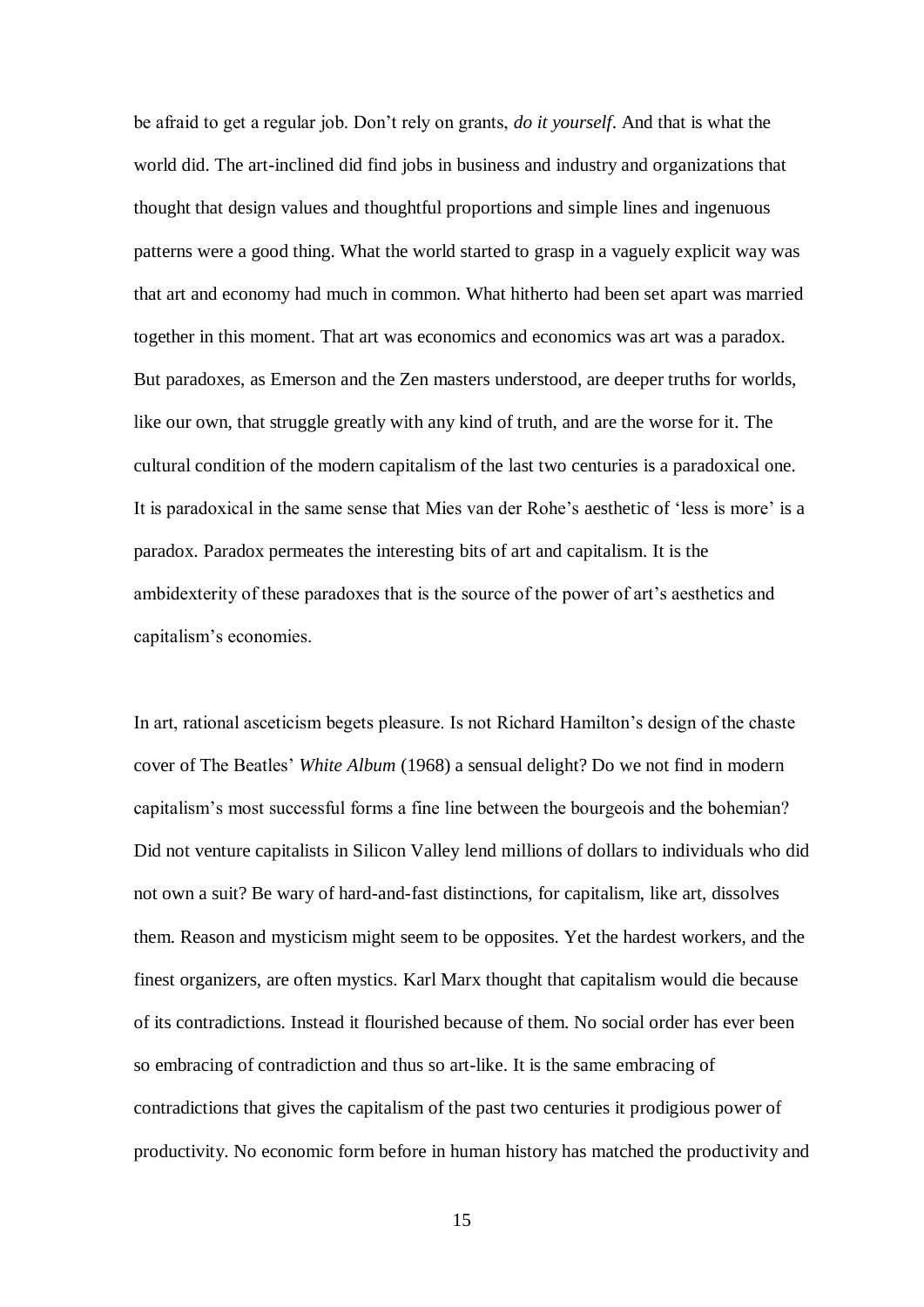capacity for growth. 'Things come into existence' when oppositions become identities, and identities turn into oppositions. Einstein speculated that the cosmos is hyper-spherical in shape. It looks a little like an Alexander Rodchenko sculpture. If we assume for a moment that Einstein was correct, then the infinity of space is bounded. This is a metaphor of creation. For all creation—every act of 'coming into being'—is a paradox. To master the great galloping steed of modern Promethean productivity is to be able to master paradox. Paradox is a kind of power-*doxa* of creation. It is making in the most potent and fundamental sense. As they emerge—in a quantum state—from nothing, time behaves like space, and space like time. Stephen Hawking and James Hartle in any event thought so. The extraordinary power of the space-time identity is surely only exceeded by the astonishing capacity of nothing to behave as if it was something, an ambidextrous identity appears to lie at the heart of the creation of the universe.

Creation is smeared. It is lip-stick on an androgynous character out of a Lou Reed or David Bowie song, a blurry but sharp non-identical identity perfectly captured by Mike Garson's atonal piano on *Aladdin Sane* (1973). Smearing is what art does. It is what modern capitalism—the colossus of innovation—does. Within the domains of both art and capitalism, we are obliged to live ambidextrously. Our seriousness is cast in the mode of ironic humour and our harmonic tonality is subtly framed in atonal notes. In the same enigmatic way, quiet conservatives set in train the revolutions of our time while selfproclaimed reformers and revolutionaries invariably end as calcified reactionaries. John Cage seemed to grasp that we live life best through inversions. His most famous work, his 1952 composition *4'33"* was silent—further to which Cage understood there was no such thing as silence. Even in the hyperbaric chamber, we still hear the beating of our heart. Our silence is filled with noise. This noisy silence, just like time-space or the universe's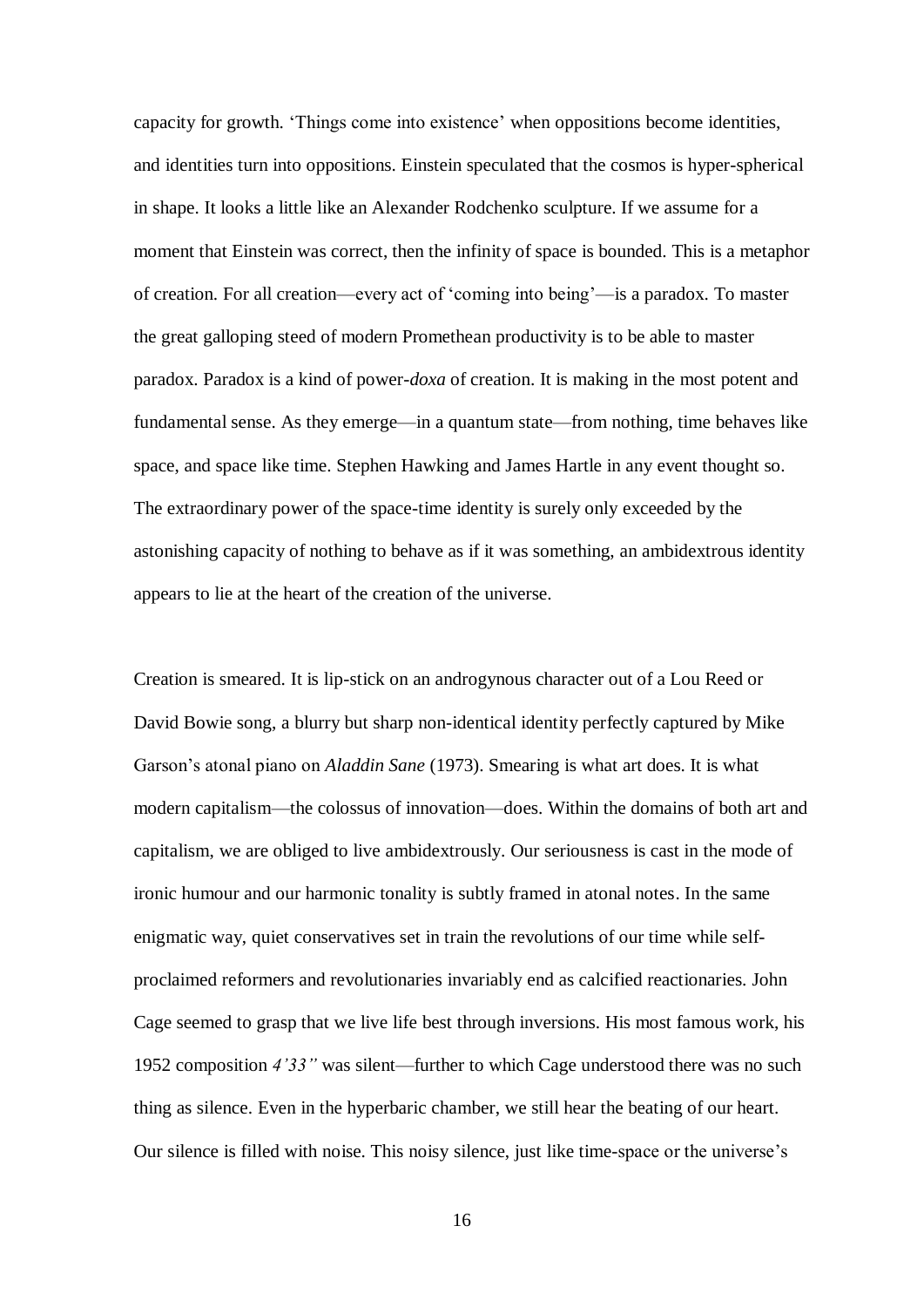origin in the union of something and nothing, has a peculiar power—or power-*doxa*—that animates interesting things and energises events. This is the metaphysics of a postmetaphysical age.

I do not want leave the reader with the impression that all is well in the post-metaphysical age, though. The rise of social aesthetics is an interesting phenomenon in the context of a rather uninteresting age. In large measure the period since the late 1960s has been one of decreasing not increasing social energy. There are exceptions, such as the case of China. But the central power-houses of post-1800 capitalism—North-Western Europe, the United States and Japan—visibly slowed down in the period between 1970 and 2010. Productivity rates declined as did the rate of growth of GDP per capita and the rate of growth of real income per capita.<sup>7</sup> Growth peaks reached in the 1940s, 50s or 60s were not recaptured in later decades. There was incessant chatter about knowledge economies and the information technology revolution in the 1990s, particularly in America. Yet the practical consequence of this was little more than a brief upsurge in productivity in the late 90s. After 1970, the great economies were dogged by a series of troubling phenomenon. The rate of fundamental discovery in the arts and sciences declined.<sup>8</sup> Governments spent more money in real terms on research and development for less return and less output. The results of this were embarrassingly visible in the capital-A Arts sector which mainly produced risible works of little merit and no staying power. The amount of junk science was equally on the rise through the period with an increasing number of studies that were blatantly phony, crassly uninspired or else simply pandered to public scares.<sup>9</sup> We always have had bad science and bad art but we had considerably more of it in the postmetaphysical age. An expanding ennui gripped the larger society. While capital-A Art floundered, some of the attitudes that had been characteristic of marginal artists spread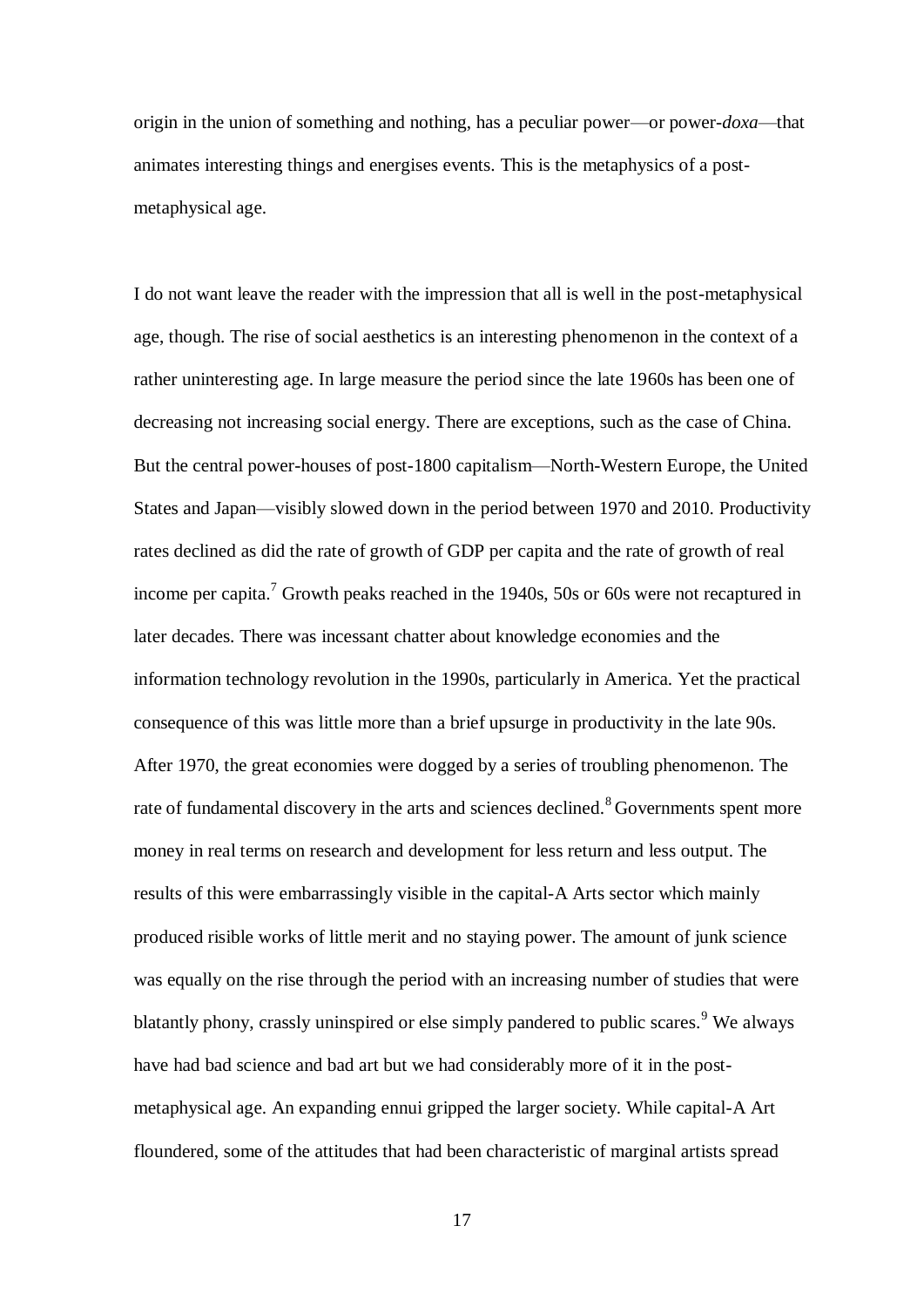widely through advanced societies, notably a disdain for the once dominant work ethic. In the United States, which was previously a symbol of the work ethic, vast numbers of people of working age have now opted out of work into a life on disability payments. The number of Americans of working age claiming disability benefits rose eighteen-fold between 1960 and 2010—from 0.65 per cent of the economically active (18-to-64 yearold) population to 5.6 per cent.<sup>10</sup> In other words, America today has almost as many disabled workers as it has unemployed workers.

In step with this as the general social population began to disbar itself from work, so creative work measured in real terms declined in the post-1970s period. All the while grants to the arts and sciences rose in real terms.<sup>11</sup> Rather than expanding the quality or the per capita quantity of creative work, the grants system instead grew the pool of applicants. As the broader beneficiary society grew, so did the society of creative beneficiaries. The tacit model for this was not ability but disability. The two central measures of both economic and creative ability are work and output. Human creation is a process of objectivation. The creator makes what hitherto does not exist. The creator brings into being what has not previously existed essentially by merging disparate things that do exist. The act of creation is not a rational-procedural process nor is it a spontaneous-romantic splurge of virtuosity. Rather, like old-fashioned work, it is slow, grinding, difficult and painful. The old maxim is completely true. Creation is ten percent inspiration and ninety percent perspiration. One of the principal traits of highly creative people is that they are persistent. Tell them they are wrong and they will keep at their solution to a problem till they show you that you are wrong. The ethos of objectivation and persistence, i.e. of production and work, has declined noticeably in the Anglo-American-European-Australasian world in the past forty years, and also in Japan. The work ethic and the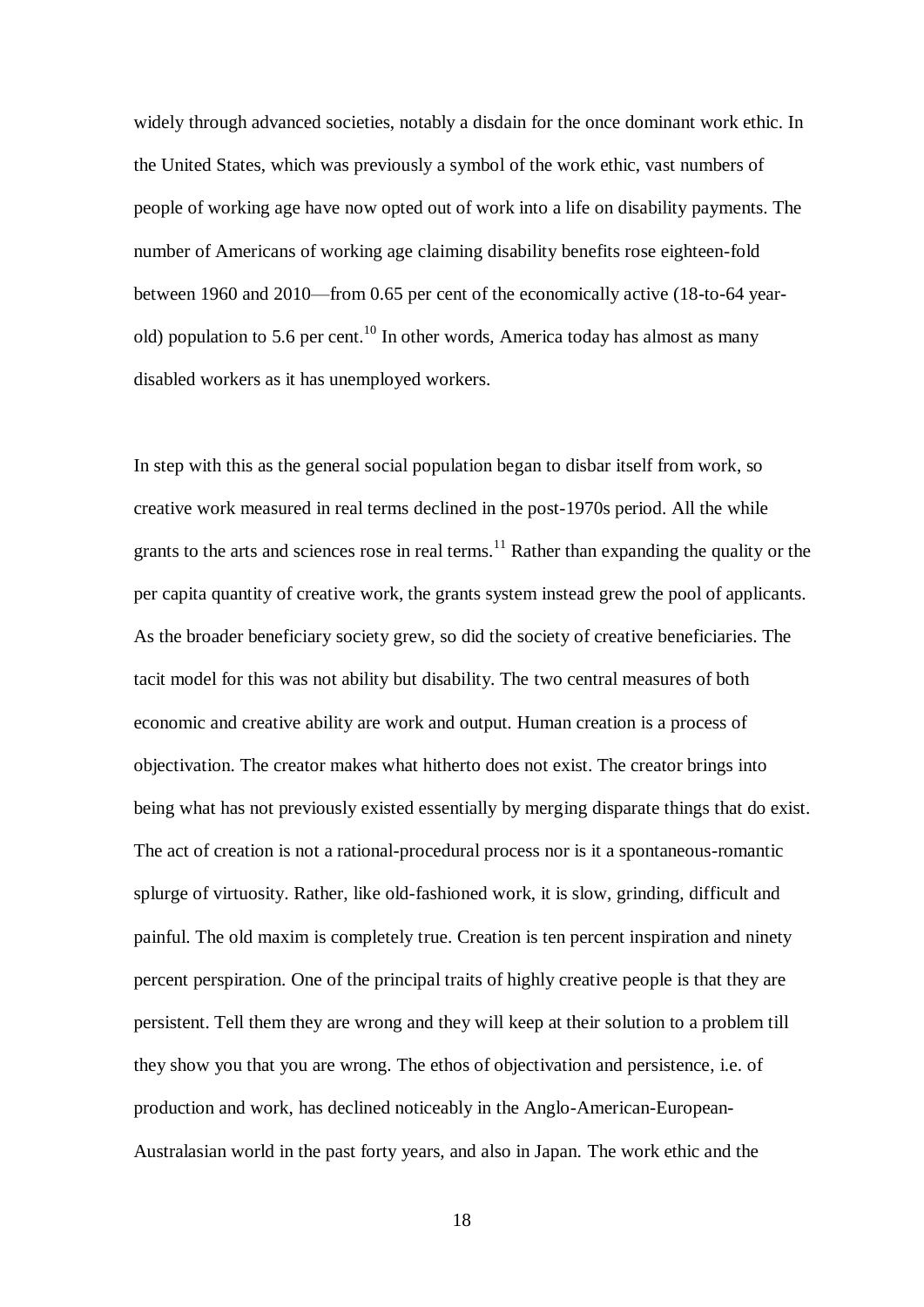production ethic have both been significantly weakened in these advanced societies. Since the 1970s, the ethics of production, making, work and building have been replaced by the post-modern ethic of reception, consumption, retirement, and distribution.

Populations in advanced countries have perpetually rising expectations that they will receive ever-larger real incomes and distributive transfer payments while the same societies since 1970s have had (for the most part) measurably diminishing real wealth and declining productivity to meet those expectations. Governments have resorted to shortterm fake solutions like sovereign borrowing, budget deficits, and artificially low interest rates (achieved by imperious monetary unions or quantitative easing aka printing money) in order to manage these problems. But such pseudo-solutions only generate further and deeper problems in the end. The period between 1770 and 1970 saw a massive, historically unprecedented, and frankly astonishing growth in real income and GDP per capita in the West followed by the same more recently in China, and a lesser but still impressive and unprecedented growth in real income across much of the rest of the world. This was driven by one thing—innovation—that rested on real, deep creation on a scale never seen before. The post-metaphysical age struggles with this. This does not mean that it cannot create or innovate but rather that its real rate of creation and innovation is declining. We can point to some interesting post-1970s developments like the shift towards social aesthetics. Yet, even then, the major work of the de facto inventors of the aesthetic intensification of the everyday—from Fluxus to the Beatles, Andy Warhol to David Bowie—was done before 1974. After that date, a distinct shift occurs. Air was released from the social balloon. A deflation of the spirit occurred.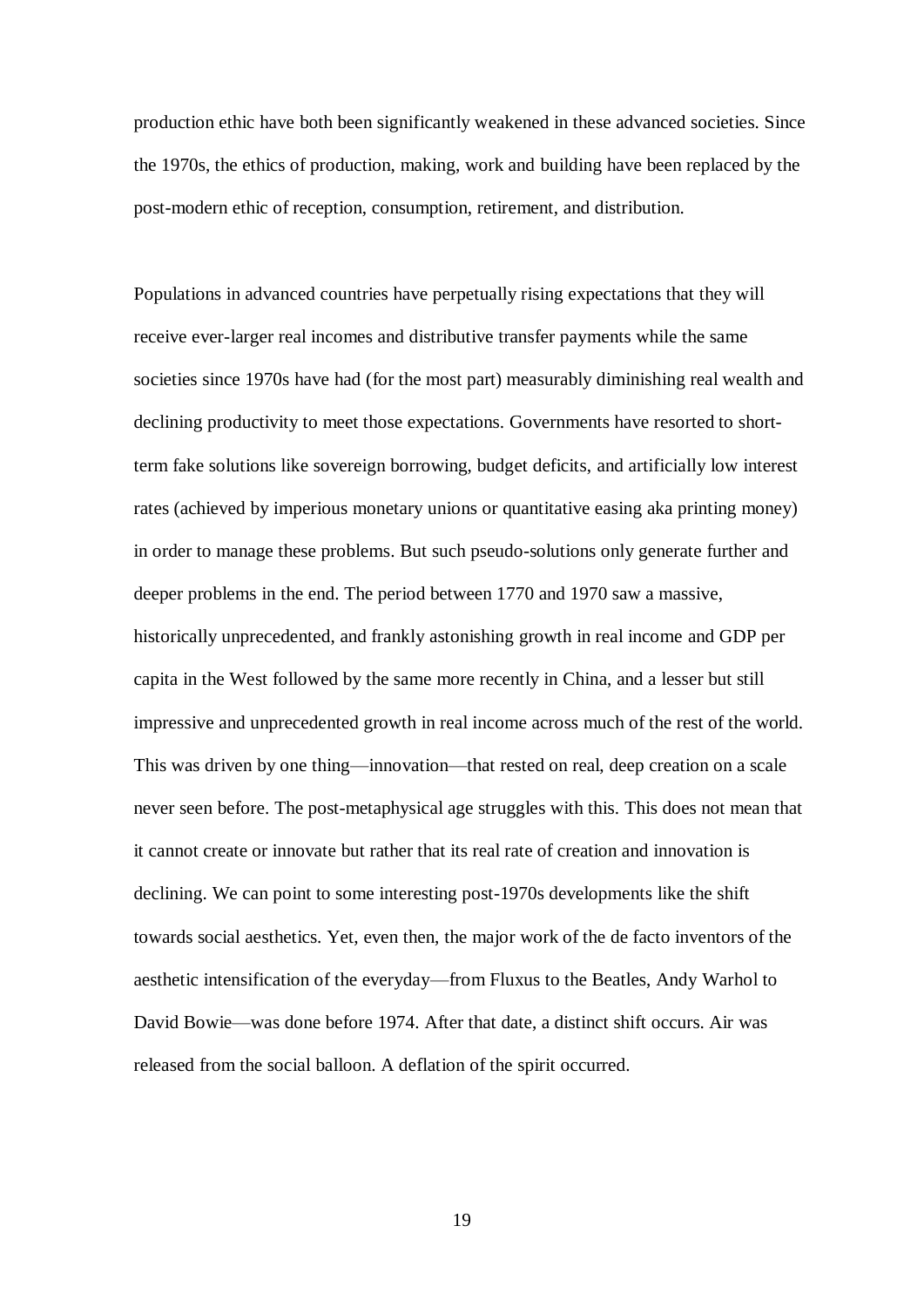Societies after the 1970s tried to fix this with various gadgets from the tool-boxes of rationalism and romanticism. Neither approach worked. Rationalism looked at creation as a management problem. Creation was something to be regulated by process, procedure and policy, in other words by methodical bureaucracy. The only effect of this was to turn creation and innovation into empty cycles of grants, subsidies and applications. What emerged from this was an odd kind of bastardized patrimonial-procedural rationality. To the modern way of thinking, procedural rationality was supposed to replace patrimonial administration. Instead, surprisingly, the post-modern era saw a reflux of patrimonial attitudes in the esophagus of procedural-rational bureaucracies. Associated with this was a culture of bureaucratic narcissism that encouraged the adulation of minor achievements and the replacement of the work ethic with self-indulgence and the substitution of the ethic of production—and Hegelian objectivation—with an ethic of obsessive tax-and-spend redistribution. It is true: if you do not make something, and if you do not create it, then you cannot distribute it. Yet today social subjects in all OECD countries spend less and less time making things, that is less and less time in the dignified act of *poiesis*, and more and more time engaged in the act of taking things and in the related bureaucratic processes of granting and allocating things. In this way the procedural institution of rational-legal bureaucracy has reincarnated itself as a patrimonial institution.

The ungainly combination of the procedurally-driven system of approvals and the patrimonial-inspired system of grants has contributed virtually nothing to human discovery or invention. It simply amounts to the rationalization of hand-outs; it has no meaningful effects on outputs other than to elicit self-deceptive fakery. Take as an example the much-lauded research and development complex of the bureaucratic postindustrial 'knowledge society'. Its ethos encourages the arts or science applicant-cum-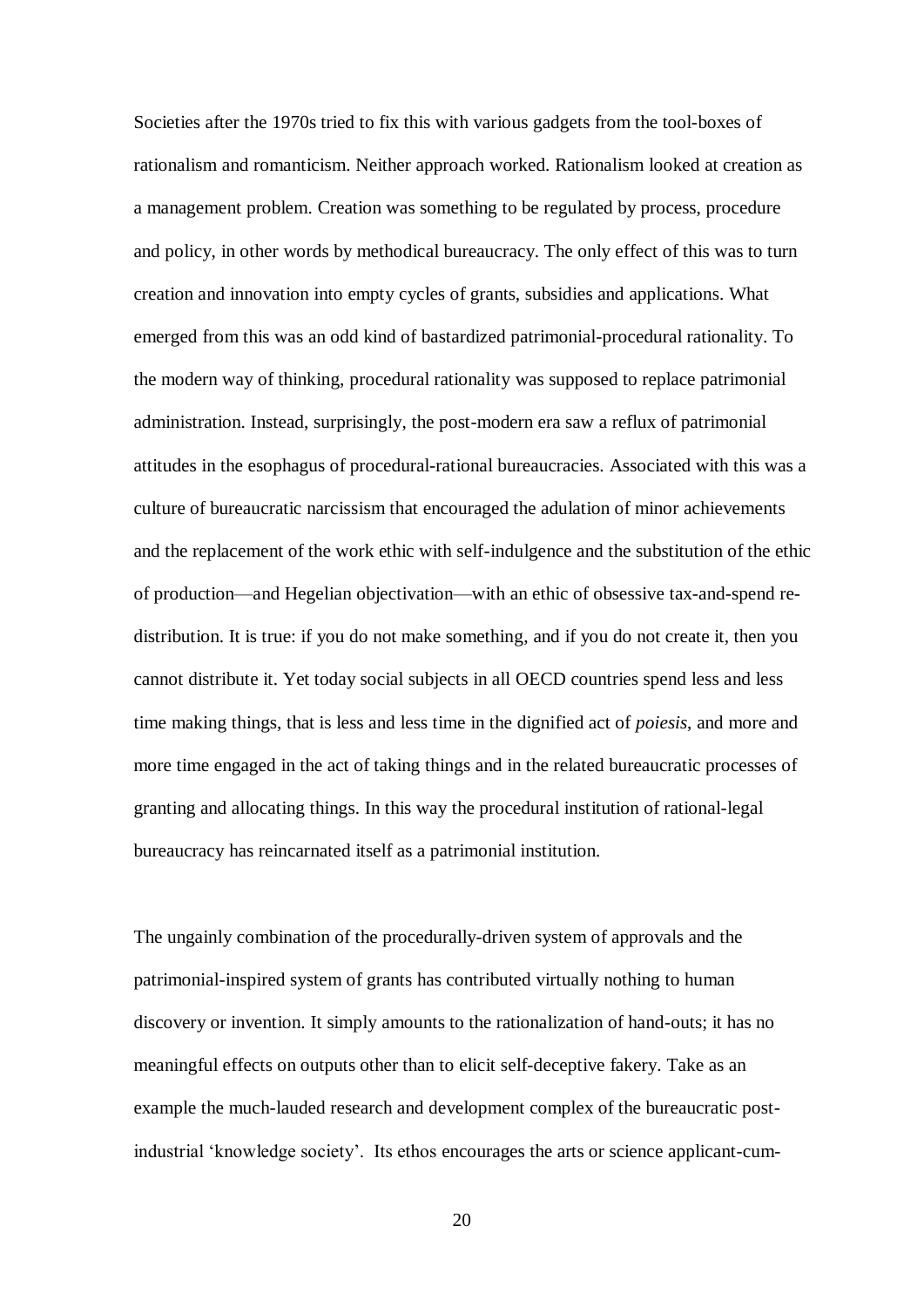supplicant to promise exaggerated spurious returns on government expenditure in order to justify prolific funding that delivers diminishing returns to the corpus of human knowledge.<sup>12</sup> In short, it turns the arts and sciences into sublimated forms of beggary, entreaty, and petition. It transforms rationality into patrimony under the guise of everburgeoning procedure and policy.

Romanticism has fared no better than rationalism. The romantic hungers after the change and transformation that is promised by conception and invention. There is no doubt that creation and innovation manifest themselves in a wide variety of changes and transformations. Yet, like the great prophet of innovation, the economist Joseph Schumpeter, both are profoundly if paradoxically conservative. Schumpeter's avocation was the sketching of old churches. He clearly felt in his bones that the most radical expressions of modern capitalism are aroused by something deeply conservative. The golden age of English capitalism found its apotheosis in aesthetic medievalism, Gothic wonder, Hellenism and classicism. The neo-Renaissance marvels of the American City Beautiful movement were the halcyon consummation of Chicago's frenetic capitalism, a laboratory in which everything from the production line to the balloon-frame house, the department store to the annual sale and mail-order was invented. This should remind us of a larger paradox: all change is a function of permanence, and all originality is an expression of imitation. The question of what comes before 'the first moment of something new' dissolves once we accept that time in general and modern capitalist time in particular is revolutionary in an enigmatic sense. The wheel of time moves forwards and backwards simultaneously.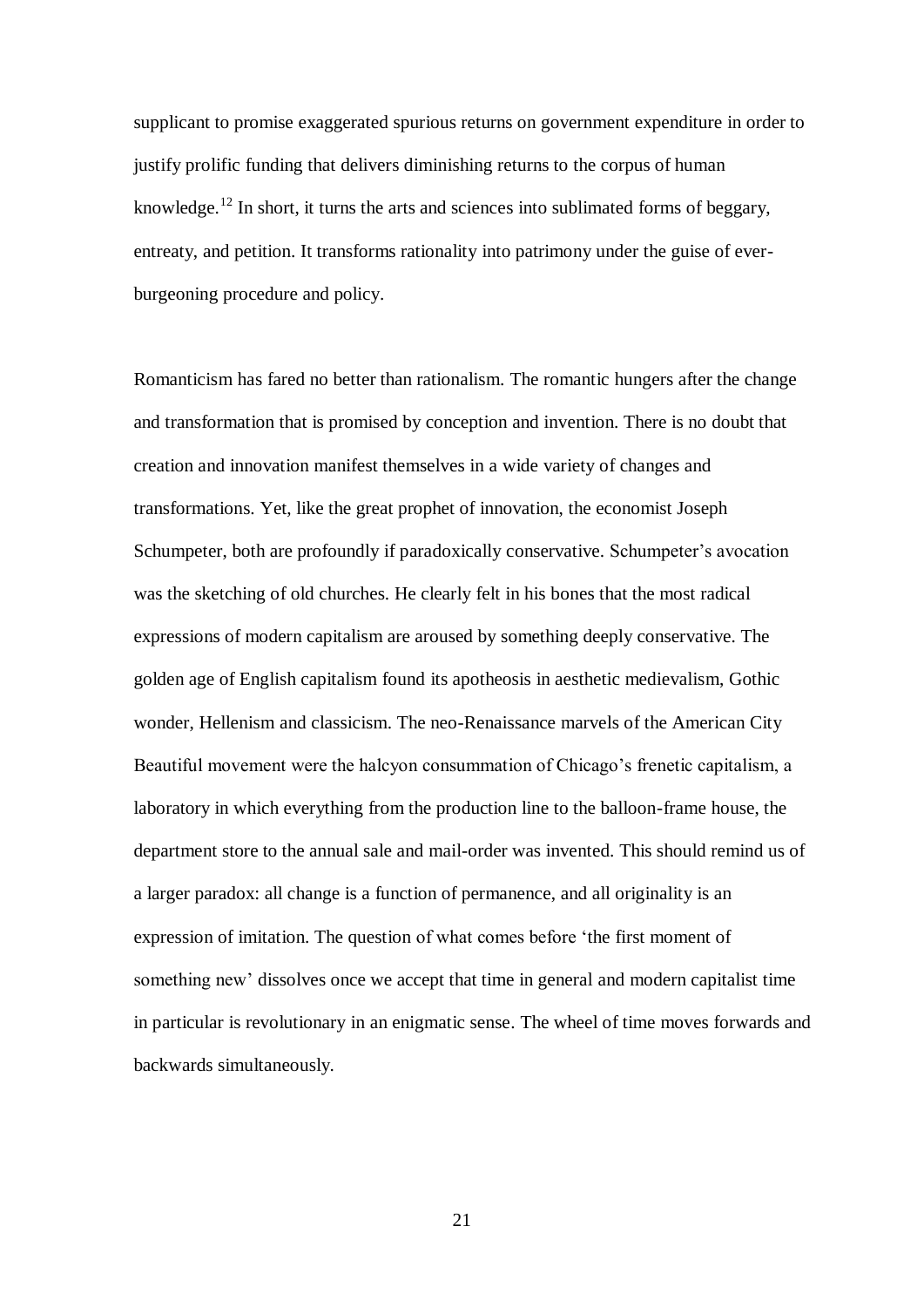That the modern multi-story office building emerges in the skin of the Renaissance palace should remind us that capitalism's ability to reconcile breath-taking cultural contradictions is its winning way. The disassembly line of the meat packing plant inspires the motor car assembly line that inspires Andy Warhol's screen-making factory. The modern corporation either mutates into the art firm or else it goes bankrupt. To make something it must first design it. What a business cannot give form to, it cannot produce. John Maynard Keynes thought that capitalism tended to stagnation and would only be saved by government spending. He thought that capitalism was not inherently dynamic and that its existence was only justified by art that lay outside of its domain. This, in essence, is the view of a Museum of Modern Art trustee. But Joseph Schumpeter—the sketcher of old churches and the prophet of innovation—was much closer to the truth when he observed (much as Max Weber did) that capitalism is value free.

Value freedom does not mean to have no values. No human being is without values. Value freedom does not mean to describe things while being agnostic about their worth. Value freedom is not a freedom from norms. Rather value freedom means the capacity to unite the warring gods of reason and mysticism, worldliness and other-worldliness, asceticism and hedonism, bourgeois and bohemian. This tense harmonics produces the dynamism that ploughs on remorselessly through modern capitalism's repeated cycles of boom and bust. It is what gives contemporary capitalism its unusual power of productivity. It is the driver of creation and objectivation. It is like the artistic union of light and shade, mass and void. Value freedom is what merges the vertical and horizontal, the straight and curved, into one. This kind of fusion lies at the core of human creation. Why it became (relatively speaking) so commonplace in the past two centuries is not easy to say. It produced many unusual unions. What is more unusual than the union of art and economics? Who could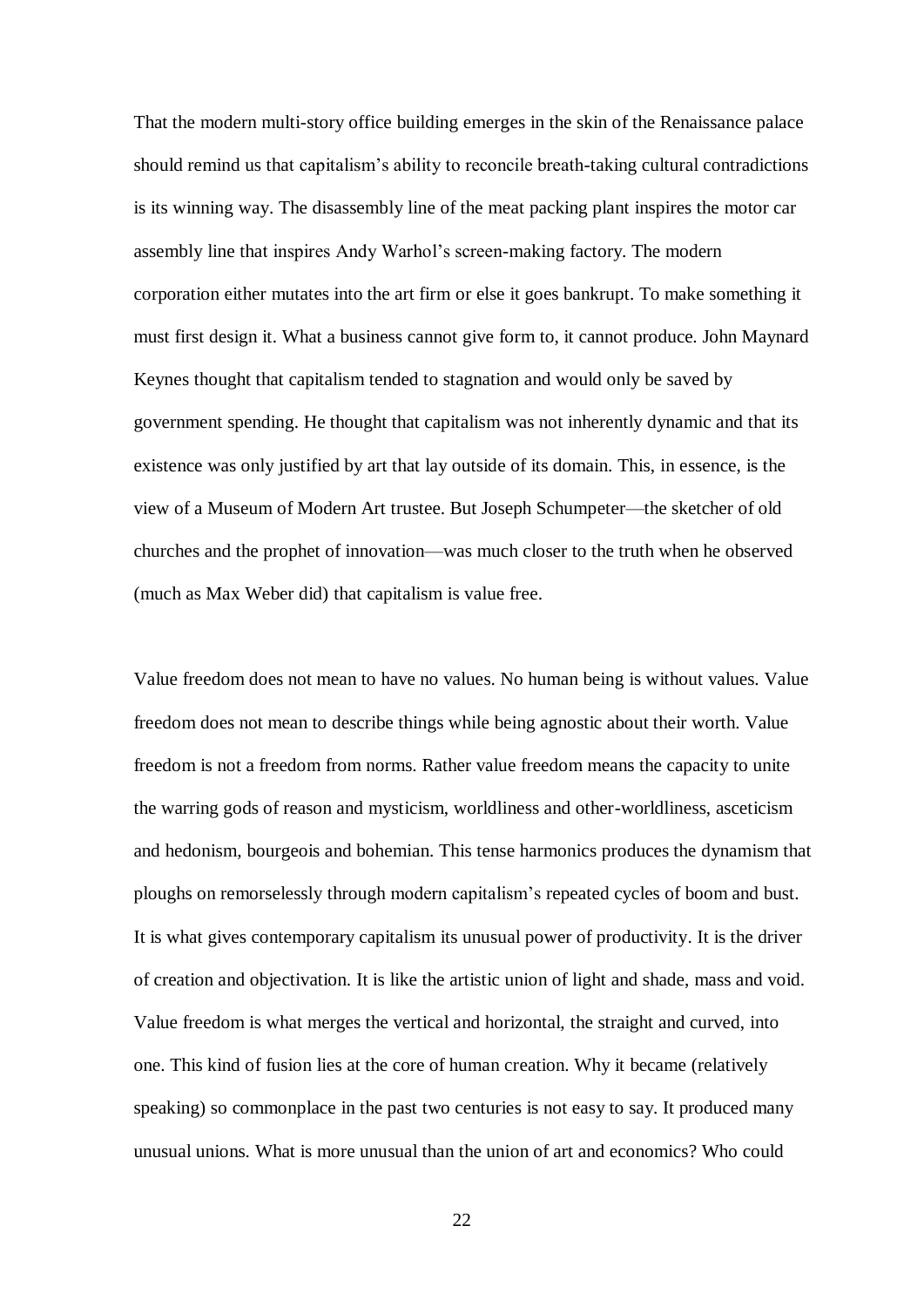have predicted that or their meeting point in aesthetics? Where antitheses converge, they marry. At its most potent the Latin 'ars' is the joining together—enduringly, permanently, indestructibly, lastingly, immortally and in a manner of speaking eternally—of what (and 'here' time plays tricks on us) was 'previously' separated and split asunder. The best marriages result from the oddest of couples. Marriage is a complementary union of opposites. The marriage of the warring gods is the strangest marriage of all. From its enigmas emerge the most durable creations out of the most unlikely of combinations forged from the deepest contrasts. In the shadow of these, we stand—in awe.

3 *ibid.,* p. 74.

<u>.</u>

<sup>4</sup> The same applies to literary fiction. "…most contemporary literary fiction is terrible: mannered, conservative and obvious. Most of the stories in the annual best-of anthologies are mediocre, as are the stories that populate most magazines." J. R. Lennon, "Most contemporary literary fiction is terrible", *Salon*, March 29, 2013.

 $6$  On the nature of this strife, see A. Heller, "What Went Wrong With the Concept of the Beautiful?". *Aesthetics and Modernity: Essay by Agnes Heller*, ed. J. Rundell, Lanham, MA, Lexington Books, 2011, pp. 29-46.

<sup>&</sup>lt;sup>1</sup> D. N. McCloskey, *Bourgeois Dignity: Why Economics Can't Explain the Modern World*, Chicago, University of Chicago Press, pp. 1-6.

<sup>2</sup> D. K. Simonton, *Genius, Creativity and Leadership*, Cambridge MA, Harvard University Press, 1984, pp. 74-75.

<sup>5</sup> K. Friedman, "Freedom? Nothingness? Time? Fluxus and the Laboratory of Ideas", *Theory, Culture and Society*, vol, 29, no. 7/8, pp. 372–398.

<sup>7</sup> See for example T. Cowen, *The Great Stagnation*, Penguin Group Kindle Edition, 2011; R. J. Gordon, 'Is U.S. Economic Growth Over? Faltering Innovation Confronts the Six Head-Winds.'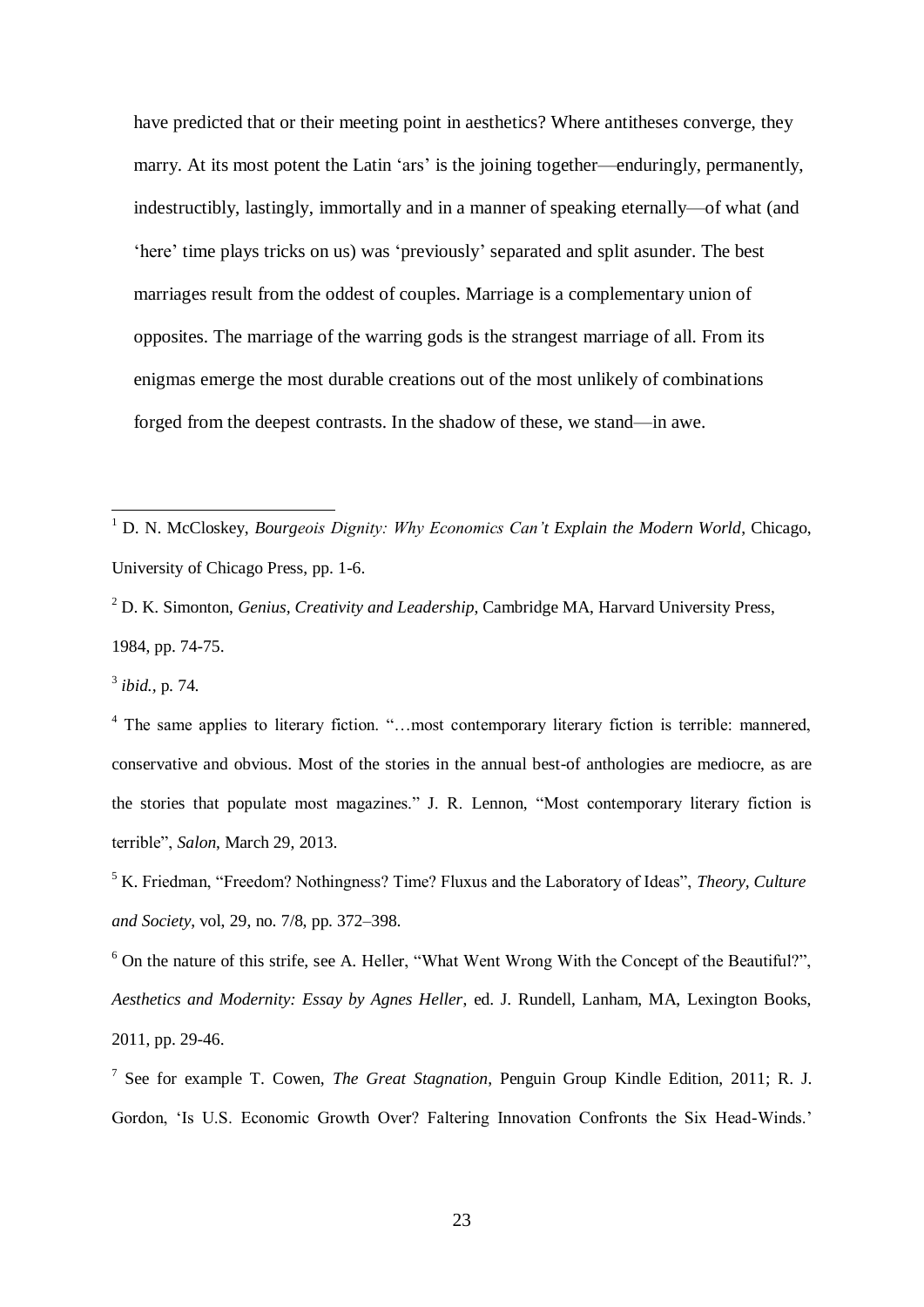*National Bureau of Economic Research (NBER) Working Paper Series*, August 2012. <http://www.nber.org/papers/w18315>

<u>.</u>

<sup>8</sup> C. I. Jones, "Sources of U.S. Economic Growth in a World of Ideas", *American Economic Review*, vol. 92, no. 1, March 2002, pp. 220-239; M. Mandel, "The Failed Promise of Innovation", *US Business Week*, June 3, 2009; P. Murphy, "Discovery" in eds. P. Murphy, M. Peters, S. Marginson, *Imagination*, New York, P. Lang, 2010; P. Murphy, "The creative block of the contemporary research university and the collective imagination", *Selected Papers of Higher Education Creativity Conference 2012*, Chengdu, Sichuan University, 2012, pp. 7-21; P. Murphy, "Beautiful Minds and Ugly Buildings: Object Creation, Digital Production, and the Research University—Reflections on the Aesthetic Ecology of the Mind" in eds. M. A. Peters, T. Besley and D. Araya, *Handbook on Knowledge Economy, Education and Digital Futures*, London, Routledge, in press.

9 S. Arbesman, *The Half-Life of Facts: Why Everything We Know Has an Expiration Date*, Penguin Kindle edition, 2012, observes the short half-life of the true knowledge produced by modern science. For example, a 2002 French study showed that half of what physicians once thought they knew about liver diseases proved to be either wrong or else obsolete after the relatively short span of forty-five years. The philosopher of science Karl Popper argued that the method of science was falsification. In light of that you might think science is doing the right job. But in fact a lot of science is simply uncorrected falsehoods rather than true knowledge that is awaiting improvement through the mill of falsification. In 2005, the physician and statistician John Ioannides observed in *PLoS Medicine* that much biomedical research is simply flawed. He concluded that studies were less likely to be true when they were small, when the postulated effect was weak, and when there were conflicts of interest or fierce competition to publish in a field. Add to this then in 2011, the study in *Nature* that reported on the work of a team of researchers who over a period of 10 years had been able to reproduce the results of only six out of fifty-three landmark papers in preclinical cancer research. C. G. Begley & L. M. Ellis, "Drug development: Raise standards for preclinical cancer research", *Nature* Volume 483, 531–533, 29 March 2012.